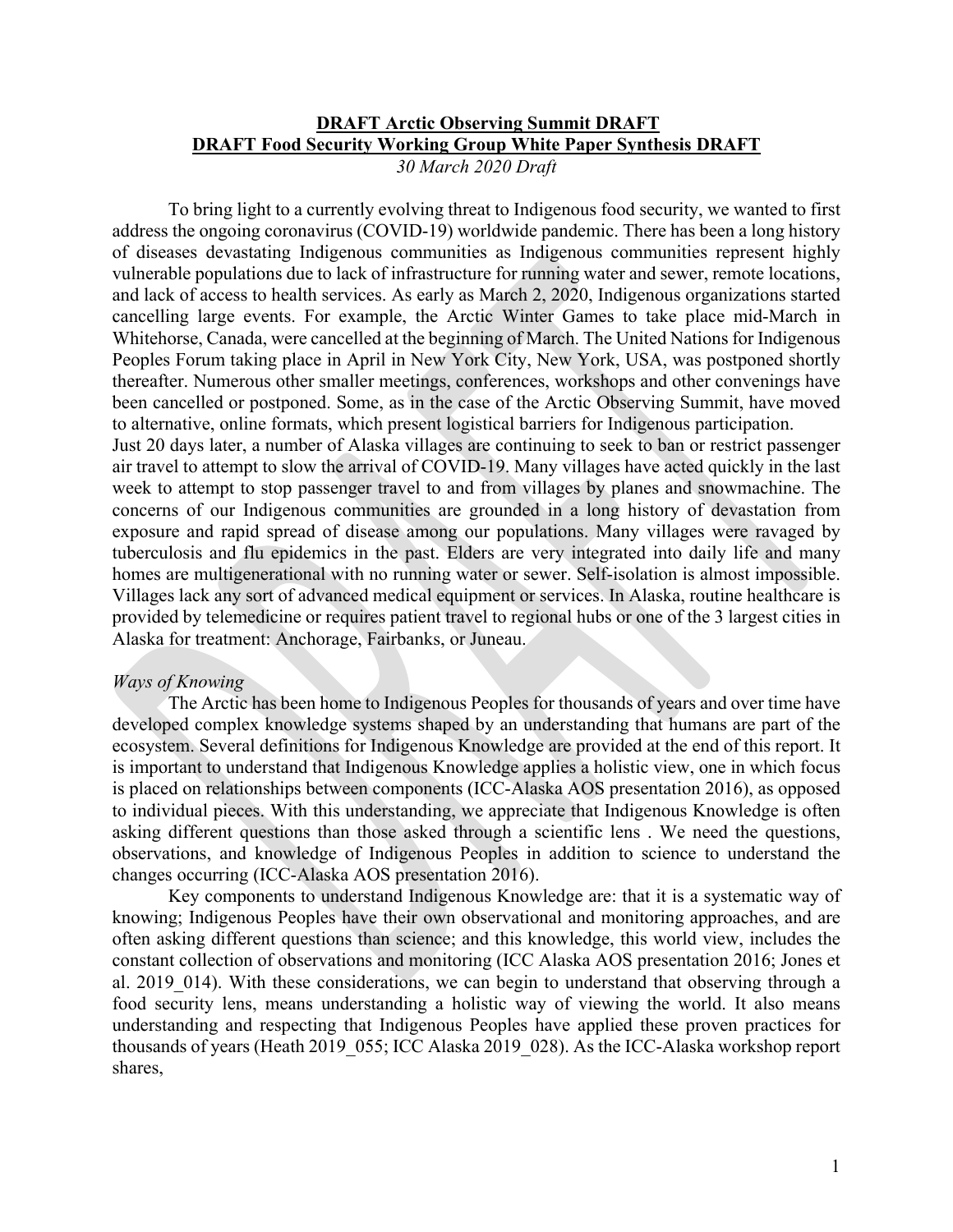"Participants stressed that they have demonstrated the ability to protect and live with respect for all of life around them and hold an "…interconnected system view" (Focus Group Participant, 2019). Taking care of the environment - taking care of each other, of the water, land, animals, and plants, is with an understanding that there is a relationship between everything, that everything is interconnected." (ICC-Alaska 2019\_27).

Further, SIKU stresses that, "The value that Indigenous knowledge has in identifying early indicators and creating holistic measures to mitigate changes is critical to adaptation and resilience" (Heath 2019 055).

While there are many ways of observing our environments, for Indigenous Peoples in the Arctic, observing occurs through multiple methods, including those rooted in Indigenous Knowledge, scientific processes and through bringing together IK and science. However, the most dominant forms of monitoring in Arctic observation programs collect quantitative or qualitative data that can be interpreted and evaluated from a western scientific perspective only. Unfortunately and incorrectly, these forms of observing are widely and preferentially valued as more "rigorous" than other forms of observing, not taking into account that Indigenous forms of accountability and rigour in knowledge acquisition are well-established within Indigenous Knowledge contexts (ICC-Alaska 2015; ICC-Alaska 2019\_27, 28,30, 31, 34).

#### *Overview of Theme*

Indigenous Peoples and organizations have been, and continue to remain, active participants in the Sustaining the Arctic Observing Network (SAON), a joint initiative of the Arctic Council and the International Arctic Science Committee (IASC); and the Arctic Observing Summit (AOS). The value of Indigenous knowledge and world views is understood within SAON as a critical component to a sustained, data-driven pan-Arctic observing system. Furthermore, equity and representation for Indigenous Peoples in Arctic observing and research is a key goal of SAON. As such, Arctic observing must be based on the priorities and self-determination of Indigenous Peoples of the Arctic, and designed to work meaningfully with Indigenous knowledges and world views. The natural environment is critical to the food systems and well-being of Indigenous Peoples across the circumpolar north, and Arctic observing must be based on an understanding, the connectivity across systems critically important to Indigenous food security, and to all aspects of Indigenous lives and livelihoods. The Arctic environment's highly interconnected relationships are interwoven through all aspects of the natural environment, as well as to all aspects of Indigenous natural, cultural, and social aspects of life. In addition to sea ice, oceans, rivers, and climate, wildlife is central to the livelihoods, well-being, languages, traditions, the sharing and retention of Indigenous knowledge of Indigenous Peoples. Therefore, equity in Arctic observing, achieved by observing through an Indigenous food security lens, can be achieved by honoring Indigenous worldviews and systems for observing and decision-making.

The Roadmap for Arctic Observing and Data System (ROADS) is a framework for Arctic observing currently being developed by SAON. Early guidance from the larger observing community strongly advised on the need for the equitable consideration of Indigenous Knowledge alongside western sciences, and for a focus on the specific issues identified as priorities by Arctic Indigenous Peoples themselves. Building equity into such a process in meaningful ways will require strong leadership by Indigenous Peoples, together with researchers and practitioners who are committed to a co-production of knowledge approach (CPK, Behe et al. 2019\_34). The CPK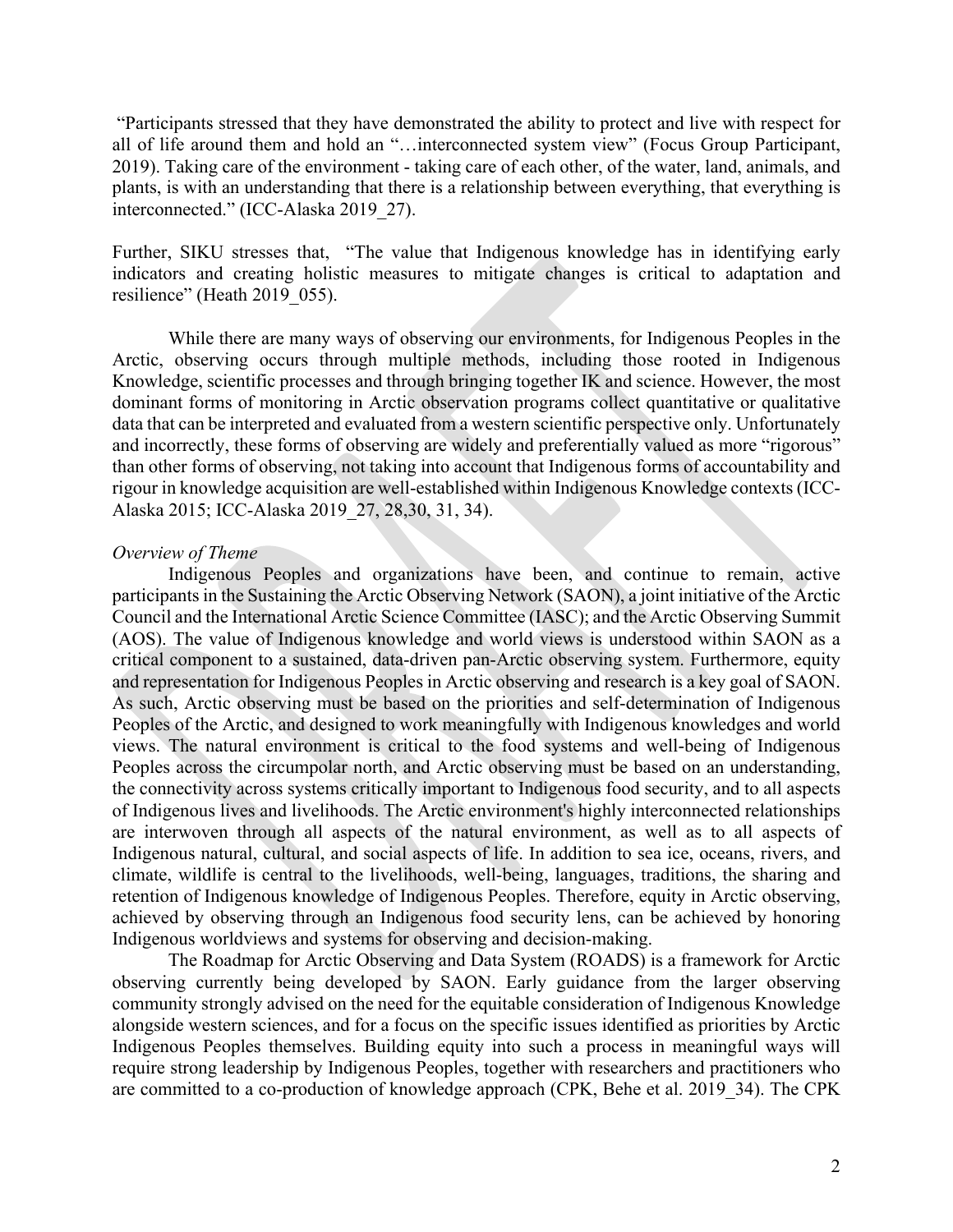approach is a reflexive and iterative process, involving tools and methodologies that are revisited throughout the process, and not to be taken as check-lists. CPK methodologies include concepts surrounding the recognition of sovereignty, building trust and respect, nurturing relationships, empowerment of Indigenous Peoples, growing capacity, decolonization, and being ethical, deliberate, and intentional. Although CPK has gained momentum in the academic and agency research communities, many still lack an understanding of how to apply CPK to their own projects. When considering how the ROADS process will shape an Arctic observation system, it is important to note that the ROADS framework is not currently designed to engage in non-western, non-academic world views, presenting a fundamental challenge to meaningfully engage diverse ways of knowing in long-term monitoring and research.

The theme of AOS 2020 is "From Observations to Action." Decisive action, however, is dependent on informed decision-making, which requires a full picture of Arctic systems. An Arctic observing system should, therefore, be built on a range of Indigenous Knowledge systems and sciences, with expert knowledge holders from across these distinct worldviews meaningfully engaged from the onset. Importantly, this is dependent on the means and ability to actively participate throughout the entire process (e.g., design, implementation, decision-making; See Daniel et al. 2016: *Theme 6 AOS Synthesis*). Decision-making frameworks for where information is used is also an important consideration that has been a focus of FSWG discussions leading up to the 2020 summit and is reflected in the stories shared by FSWG members (Behe et al. 2019\_34; ICC-Alaska 2019 26-28; 30-31; 2019 37). In order to achieve these goals, approaches must include direct and abundant resources that build Indigenous capacity, empower and include Indigenous Knowledge holders and leadership to inform critical observing needs as an integral part and prerequisite of all of the stages (Jones et al. 2019\_14).

### *Food Security Working Group*

One of the recommendations for ROADS to achieve equity and representation of Indigenous Peoples in Arctic research is for the observing system to operate through a food security lens (AOS FSWG Recommendation; see Daniel et al. 2016). In order to refocus ROADS through a food security lens, the Food Security Working Group (FSWG) was established in advance of the 2020 AOS. The FSWG uses a collaborative team approach to guide pan-Arctic scaled observing activities through a food security lens. The FSWG is essential in the ROADS effort because it is the only working group that is focusing on identifying what observations are required for specific societal and Indigenous benefits, and providing insight to high priority areas and concerns. An intent in the ROADS process is for the FSWG to further develop and refine essential Arctic variables (EAVs). However, in order to do this, the FSWG needs to take Indigenous approaches in working towards a larger food security framework. The FSWG currently consists of an international team of Indigenous experts, leaders, and community members, national (and sub-national) agency personnel, and research scientists from Canada, Greenland, Norway, Russia and the United States. A key role of the FSWG is to provide broad and specific guidance on the ROADS processes, connectivity and observations needed in order to conduct observing and monitoring in a way that supports and ensures food security of Indigenous Peoples for future generations.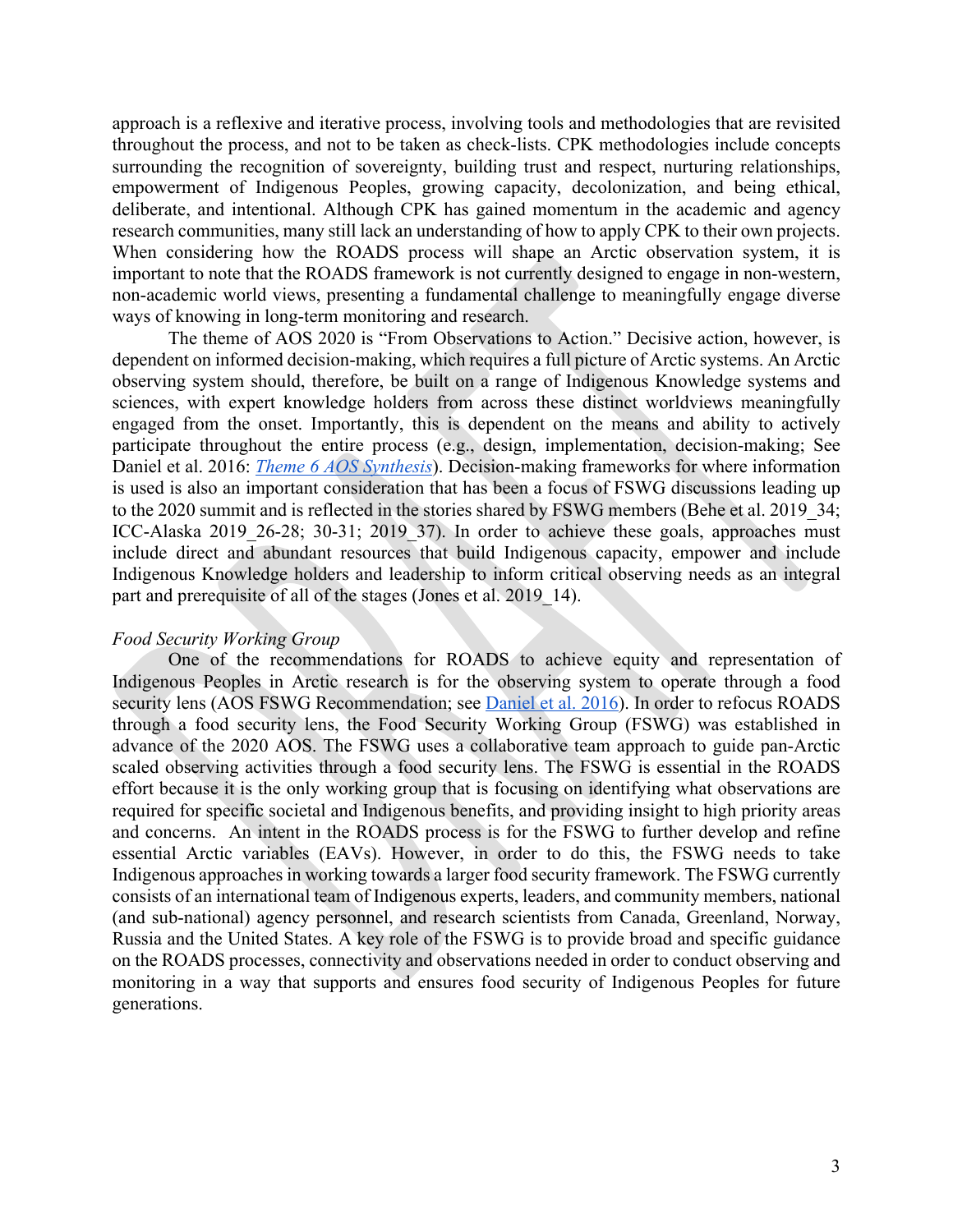## *Defining Food Security from Indigenous Peoples' perspectives i. Indigenous Rights to Food Security*

The Food and Agriculture Organization of the United Nations states that "food security exists when all people, at all times, have physical, social, and economic access to sufficient, safe, and nutritious food that meets their dietary needs and food preferences for an active and healthy life (FAO 2002)". However, non-agriculturally derived foods and traditional foods are often ignored in food security discussions, particularly in northern contexts, ignoring the fundamentally interwoven nature of culture, Indigenous knowledges, governance, and stable environmental conditions that are necessary for sustainable Indigenous food systems (Anderson, 1990; FAO 2006; FAO, 2008; Heeringa et al. 2019). Indigenous rights to food have a particular cultural dimension that is critical to food choices, food preparation and the acquisition of food.

Culturally appropriate foods, and the activities required to obtain them form an essential part of cultural identity. As such, Indigenous Peoples' right to food includes the right to culturally appropriate food produced through ecologically sound and sustainable methods, as well as the right of Indigenous Peoples to define their own culturally relevant local and national food systems (Nyéléni Forum on Food Sovereignty 2007). Importantly, Indigenous Peoples themselves are diverse, and so this right is something that must be further defined locally.

However, also important is the right of all Indigenous Peoples to freely define their own food land-use policies. Indigenous Peoples' right to food is widely understood inseparable from their right to lands, resources, culture and self-determination (Kuhnlein et al. 2013). An integral rights-based approach to food security opens constructive dialogue on the policies, regulations, and activities required to ensure food security for all. International agreements establishing Indigenous Peoples' right to food go back to the International Covenant on Economic, Social and Cultural Rights (ICEsCR), requiring States to implement the right to food domestically to ensure that Indigenous Peoples food security is part of their governance system (FAO 2008). The right to food is further affirmed by the United Nations Declaration on the Rights of Indigenous Peoples (UNDR Indigenous People) (FAO 2008). Because Arctic observing is an important driver of environmental policy-making, the governance obligations of UN member states under ICEsCR and UNDRIP. Indigenous People are highly pertinent to environmental observing and the ROADS framework. As such, it is critical that the ROADS process is conducted in a manner to ensure that monitoring activities meet Indigenous Peoples' expressed priorities and perspectives.

#### *ii. Indigenous framings of food security*

Food security from the perspective of Indigenous Peoples is holistic and interconnected across different systems (e.g., social, biological, ecological, chemical, physical, cultural, spiritual, health and well-being) (ICC AK. 2015). Food security and food sovereignty is so interwoven into the fabric of Indigenous ways of life, knowing that it cannot be isolated on its own from the environment and activities of Indigenous Peoples on the land and water (ICC Alaska 2020\_26). The following perspective is offered from an Inuit regarding management and the health of the ecosystem:

*"We are compartmentalizing everything; putting lines where they don't belong. Lines don't*  belong in the natural world. They don't allow freedom of movement so that everything will *survive." Another participant shared, "…It should be talked about as one environment. Salmon does not know who is regulating or what boundaries are"* (ICC 2019\_30).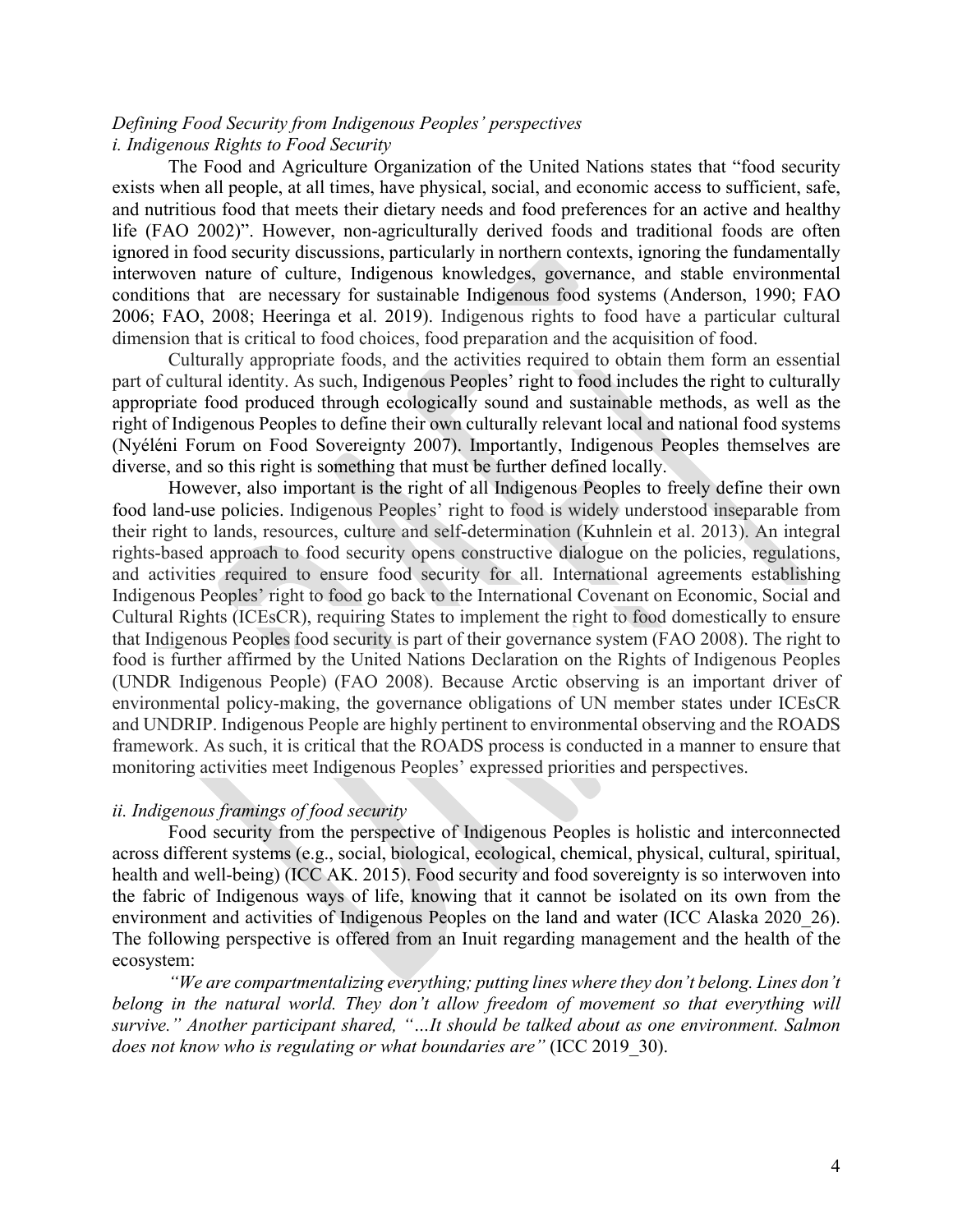Inuit Circumpolar Council (ICC)-Alaska offers this concise and clear definition of Inuit food security:

*"Alaskan Inuit food security is the natural right of all Inuit to be part of the ecosystem, to access food and to care-take, protect and respect all of life, land, water,*  and air. It allows for all Inuit to obtain, process, store and consume sufficient *amounts of health and nutrition preferred foods—foods physically and spiritually craved and needed from the land, air and water, which provide for families and future generations through the practice of Inuit customs and spirituality, languages, knowledge, policies, management practices and self governance. It includes the responsibility and ability to pass on knowledge to younger generations, the taste of traditional foods rooted in place and season, knowledge of how to safely obtain and prepare traditional foods for medicinal use, clothing, housing, nutrients and, overall, how to be within one's environment. It means understanding that food is a lifeline and a connection between the past and today's self and cultural identity. Inuit food security is characterized by environmental health and is made up of six interconnecting dimensions: 1) Availability, 2) Inuit Culture, 3) Decision Making Power and Management, 4) Health and Wellness, 5) Stability and 6) Accessibility. This definition holds the understanding that without food sovereignty, food security will not exist"* (ICC-Alaska 2019\_26).

#### *iii. Threats to Indigenous food security*

Climatic changes are impacting Indigenous ways of life, challenging food security, and threatening sustenance and cultural preservation. Myriad examples exist showcasing the vulnerability of Indigenous Peoples and our Arctic communities to climate changes. However, these changes also provide opportunities for long-term food security if addressed in the right ways. Several Indigenous organizations have used Indigenous approaches and methodologies to identify drivers that threaten or reduce food security (ICC Alaska 2015; Heeringa et al. 2019; ICC Alaska 2020\_26-28; 30-31). For example, the Inuit Circumpolar Council of Alaska (ICC Alaska) facilitated discussion in which Inuit in Alaska developed their own definition of food security, developed a food security conceptual framework (encompassing all of the components of food security) and identified drivers of food security and insecurity. Through this work, it was clear that effort needed to be placed on governance, on the lack of decision making power and management that Indigenous People's hold and the impact that this has on food security and overall ecosystem health (ICC-Alaska\_27-28, 30-31). Similar Indigenous approaches and methodologies should be applied to and inform the ROADS process. In practice, this also means taking different approaches in deciding how elemental decisions are made in decision-making and even how meetings are held.

Observing the environment from a food security lens or a holistic approach will be important given the complex challenges resulting from the impacts of climate change. For example, communities that are physically threatened by erosion and permafrost thaw and at the same time are experiencing changes in biota. Another example highlighting the complex and interrelated challenges in addressing climate change is a story submitted by Austin Ahmasuk (see *Indigenous Examples of Observing through a Food Security Lens* below) that illustrates multiple stresses on the Northern Bering Sea that include (not limited to) fish species extending their range followed by fishing industries. These fundamental changes in the Bering Sea ecosystem have significant impacts on social and cultural practices (cite KAWERAK/BSEG reports). These examples highlight the connected nature of impacts from climate change. To adequately inform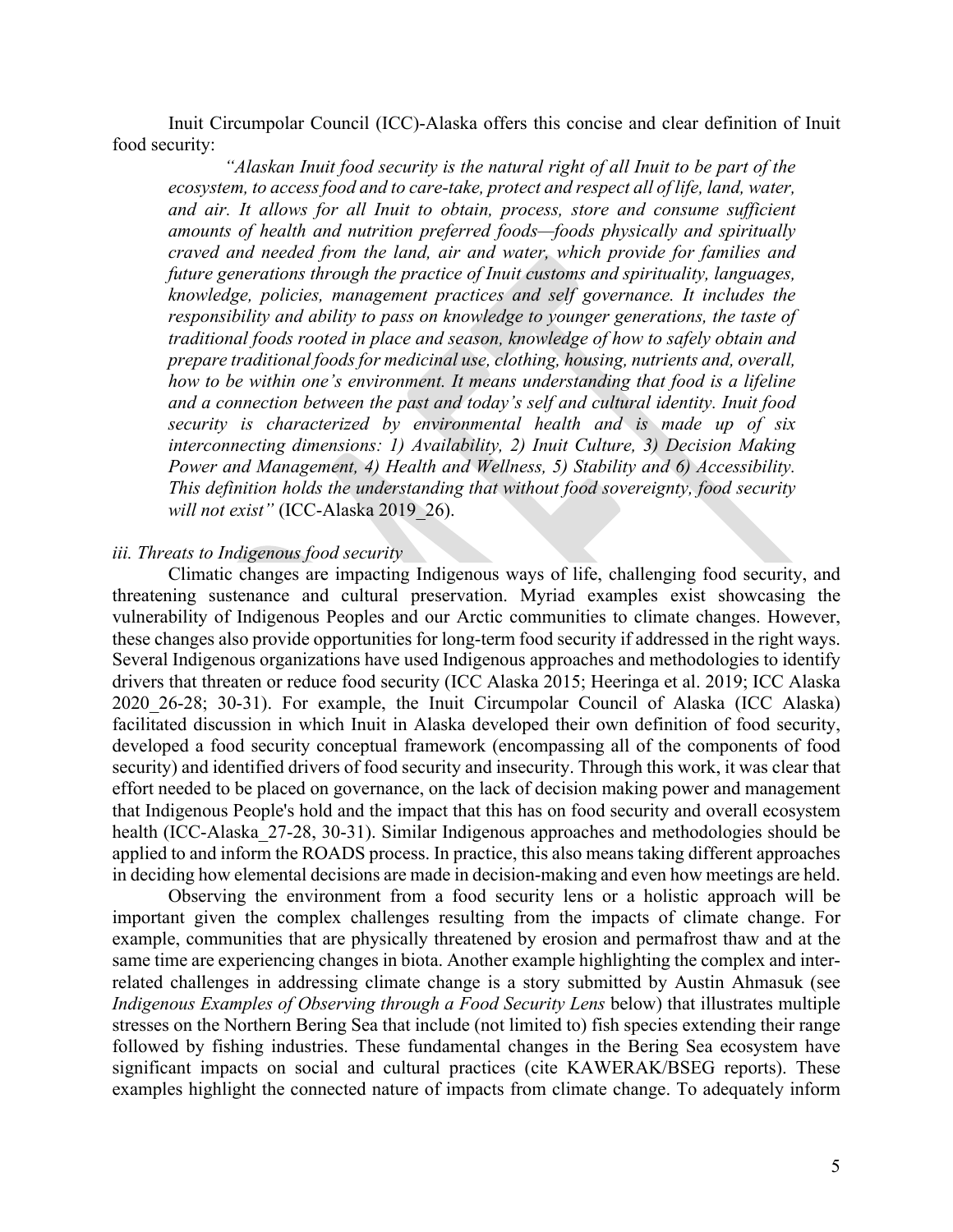how our communities will adapt and respond will require monitoring or observing multiple variables simultaneously. It will also be important for Indigenous Peoples whose livelihoods are interlinked with the Bering Sea to be a part of the process from the very beginning. This includes the decision-making process in determining, not only what information is needed, but to have an equitable role in determining the process itself.

Multiple threats from climate change offer an opportunity to systematically assess cumulative impacts. Indigenous communities experience the effects from cumulative impacts due to the connectivity of people to the environment and the recognition of people as part of the ecosystem in the Arctic. A food security lens offers an opportunity to observe and monitor multiple variables simultaneously as it focuses on the connectivity across systems in a food security lens (ICC-Alaska 2015). Observing through a food security lens will also promote a system that reflects the reality of the Arctic and the priorities of the Indigenous People who live there.

### *Indigenous Peoples' perspectives on the ROADS observation framework*

Frameworks are shaped by the types of science and knowledge that are used to construct them, and the approaches to monitoring, evaluation and interpretation, and decision-making are developed, refined and informed. The ROADS framework, for example, is informed almost entirely by academic institutional approaches, as is dominated by a single focal species approach, quantitative and sensor-based data collection methodologies, as well as linear hypothesis-driven processes.

As a primary goal of the AOS 2020, the FSWG has developed a framework within which impactful Essential Arctic Variables (EAV) can be assessed jointly between different data users and observing network operators and prioritized. This framework is based on several critical elements identified by the FSWG for inclusion in the ROADS observing system so that the resulting framework operates through an Indigenous food security lens. In previous AOS meetings, the FSWG has provided feedback and suggested action steps on how to assess and prioritize EAVs which remain relevant moving forward. For example, gaps identified in 2013 that remained in 2016 include the need for:

- 1) Indigenous data management protocols (control of and access to data, representation of qualitative data and information in formats beyond western scientifically-derived data, coordination of the varied and numerous data management initiatives, ethical use of Indigenous data and information);
- 2) Indigenous data categorization and interpretation; and,
- 3) Improved standards of inclusivity and equity in research and monitoring in terms of both funding and observing activities.

One approach to data management and stewardship is offered by SIKU (Heath 2019 55), an IK platform that facilitates self-determination for Indigenous communities by leaving the interpretation and stewardship of Indigenous knowledge in the hands of Indigenous land-users themselves. SIKU provides a community-controlled social media platform for documenting IK by Indigenous land-users, who can then share their own georeferenced photos and other sources of data as they choose. At the same time it is an archive for community-led research. The platform provides individual and community controls for data stewardship for use in community-driven monitoring programs, community-led research, environmental stewardship, and co-management planning. Importantly, the SIKU platform has been designed within the context of an extensive Indigenous knowledge network. This network meets regularly at roundtable meetings, and has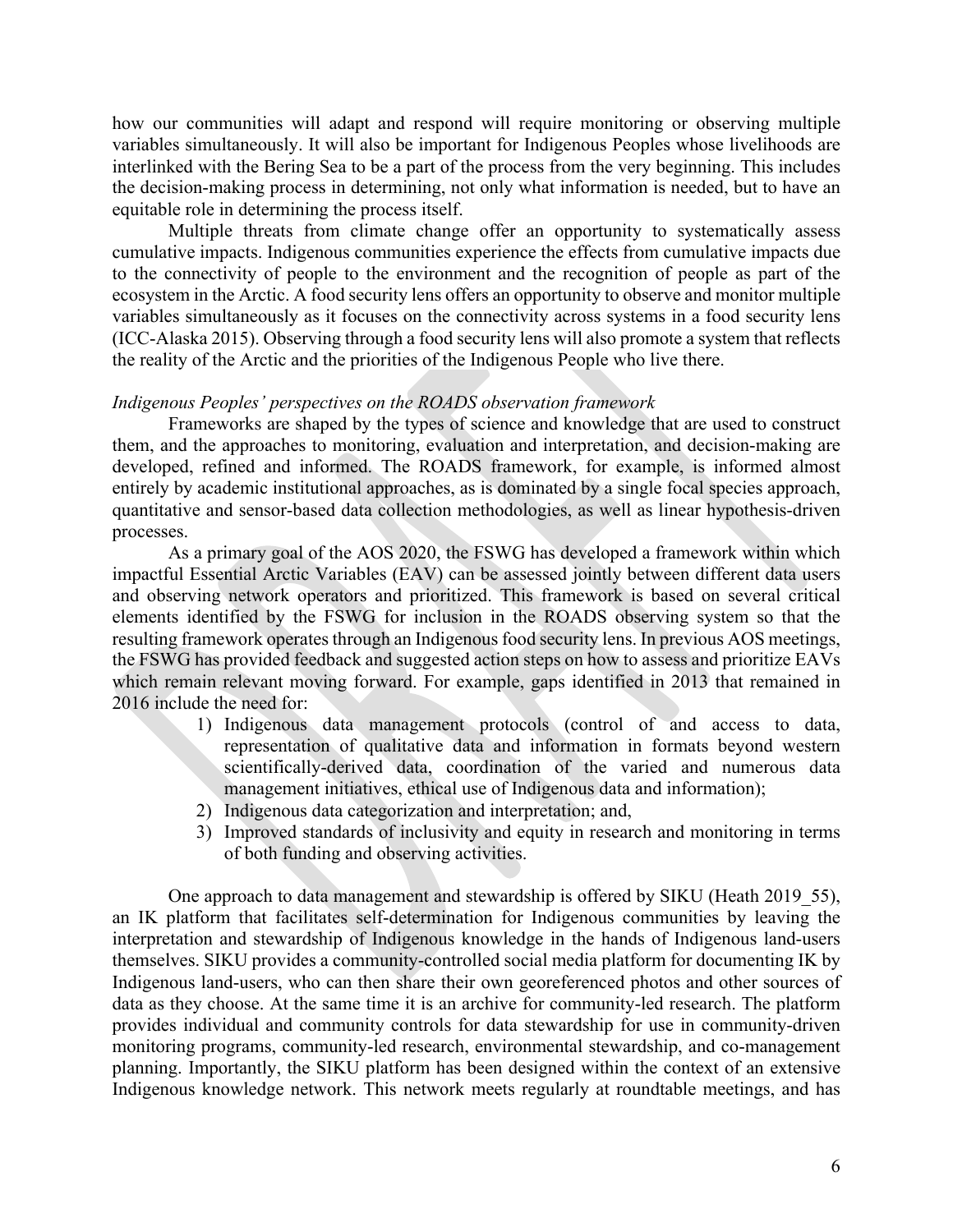formed a Hudson Bay basin-wide consortium. It involves Inuit and Cree from each community, and its secretariat is the Arctic Eider Society, an organization based in Sanikiluaq, Nunavut. Thus observing occurs within a network of accountability to Indigenous communities within the region at various scales.

*ScIQ*, created by Indigenous scholars and youth with the Ikaarvik program in Nunavut, Canada, provides a strong example of best practices in observing programs that involve youth, including a step by step guide for implementation of working with youth in community-driven monitoring and research, in which youth are active partners in a model co-leadership in research in community-driven research with academic collaborators. Ikaarvik is leading in a shift to "community-driven" research from "community-based" as the latter term has been co-opted by outside researchers working in communities for short periods of time, and responding to outside agendas. "Community-driven" research allows for a power shift, for the people who live in the North to determine and act on their own research priorities, and utilize methodologies that properly follow Indigenous Knowledge. Imperative in community-driven research is the inclusion of Indigenous Knowledge in all stages of research, and emphasizes the critical role of IK in interpretation, rather just in the collection of data. Inuit youth act as active partners within community-driven research with academic collaborators. Working with youth in this way has led provided reciprocal benefits to youth in terms of skills development, as well as to foster youthelder relationships, which helps youth to acquire IK and elders to share their insights across the community (Carter et al. 2019). This co-leadership model has also led to more robust research results, strengthened north-south relations, and enhanced local capacity for leading communityled projects (Henri et al. 2020).

Designing reciprocity in observing should not necessarily be limited to involving youth. Many middle-aged men have experienced negative impacts of government policies including colonial approaches to education, wildlife regulations, and loss of language. These negative impacts have prevented generations of Indigenous Peoples from acquiring Inuit Knowledge. In response, *Unuuaq* in Inukjuak, Nunavik, focused on working with middle-aged men in building Inuit Knowledge (Villaseñor-Caron 2016). This work has expanded to involve men and women and boys and girls of all ages in food harvesting, preparation, and manufacturing of traditional tools and other items.

What has not received sufficient attention is the need for Indigenous-based approaches to the evaluation of observing programs. Projects led by non-Indigenous partners increasingly emphasize the need for co-design, reciprocity and community reporting. However, the success of such projects usually occurs away from communities in academic or policy contexts where Indigenous community members are absent. Wilson and the Ikaarvik program are currently developing an Inuit-specific approach to the evaluation of a community-driven monitoring program as part of a larger initiative to define specific approaches to meaningful self-determination in community-driven sea ice monitoring (Wilson 2019).

The FSWG also provided considerable discussion and guidance in 2013 and 2016 on the difference between Indigenous Knowledge and community-based monitoring, and brings forth the need for Indigenous Peoples and Indigenous organizations to achieve and maintain abundant capacity to meaningfully engage in the ROADS process (Huntington 2013; Daniel et al. 2016; see *Capacity Building* below). We have not seen adequate progress toward achieving true collaboration, equity, or progress toward filling the identified gaps. Thus, we again draw attention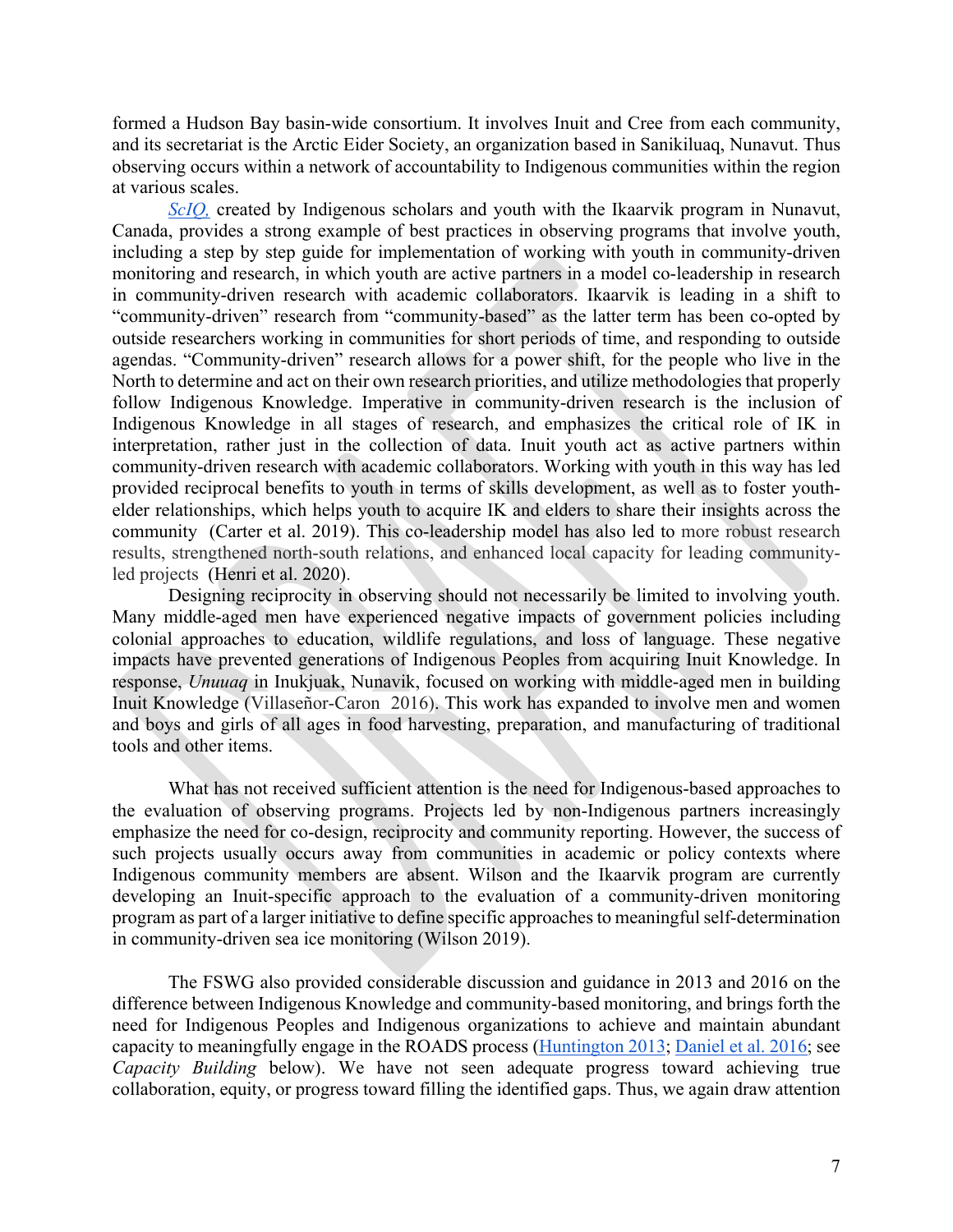to the previously stated recommendations and strongly recommends the larger IASC community works with the FSWG for developing and making forward progress on a specific plan of action in the next 12 months, and provides dedicated time for an update and evaluation of progress at the Arctic Science Summit Week and Arctic Observing Summit, Portugal, Spain, March 20-26, 2021.

*Inclusivity* remains a critical need within the ROADS process and should be paramount to forward progress. There are few meaningful opportunities available for Indigenous Peoples, Indigenous organizations, other allies and interested public to come together in the development of ROADS in meaningful ways. Inclusion of these individuals and organizations will ensure that decision-making at each step of ROADS is transparent and equitable. Some areas that need to be considered include transparent processes to: identify how individuals are made aware of convening opportunities (how 'the right people' are chosen); how methodologies and protocols are decided on; and what principles are guiding how Indigenous Peoples (and underrepresented and minority groups) are actively engaged in, leading, and decision-making with support from other participants. The FSWG concludes the 'right people' must include Indigenous Knowledge holdersincluding Indigenous youth, local community members designing/participating in observing programs, and early career scientists and those striving to create programs that are rooted in coproduction and collaboration (i.e., not 'ivory tower' scientists, or dominated by those holding PhDs). All of these participants are necessary to build a community of practice (i.e., Observing from a Food Security Lens) that scales across the observing system. Currently, the process is dominated by those familiar with western processes and practices from which the ROADS process originated. This includes those with: the ability to speak the same language (i.e., wonky, technical and hierarchical); academically trained backgrounds (Indigenous and non-Indigenous), an understanding of the predominant governance system (agency, policy, resource managers); and those who have prioritized this process due to the importance for Indigenous communities (but may not have the full capacity to meaningfully engage). While members of the FSWG are able to understand and engage within this context; it presents huge barriers for equitable inclusion of Indigenous Knowledge holders and community members.

Concrete steps are needed to ensure that we move away from the concept of relying on "knowledge brokers," acting as a middle-man. Relying on knowledge brokers may not result in equitable participation, particularly by expert knowledge holders and community members. For example, knowledge holders are not directly engaged in important decision-making processes and it could prevent an understanding on the part of researchers of what an Indigenous worldview looks like as most meetings and proceedings are conducted under western constructs and practices. There is also an inequitable emphasis on western science and western processes. To achieve true equity we need to ensure that processes (meetings, decision-making, etc.) are conducted differently with multiple knowledge sources.

Second, Indigenous Peoples have an understanding of the environment that has developed over millennia that is holistic in nature and connects across different systems (e.g., cultural, abiotic, biotic, health and wellness) and holistic in nature. "We have our own way of life, we have our own laws" (ICC-Alaska 2019 28). Within this understanding, there are also practices, rules or "governing" structures that are based on value systems. Inuit participants reflect that many of these values are not reflected in imposed governance structures (ICC-Alaska 2019\_28). Indigenous governance and management structures were a significant proportion of white papers and short statements submitted to the AOS 2020 (i.e., ICC-Alaska 2019 27-28, 2019 30-31) and reflect the self-determination of Indigenous-led reform of resource management and co-management. Indigenous governance is characterized by concepts of stewardship, sustainability, insight, and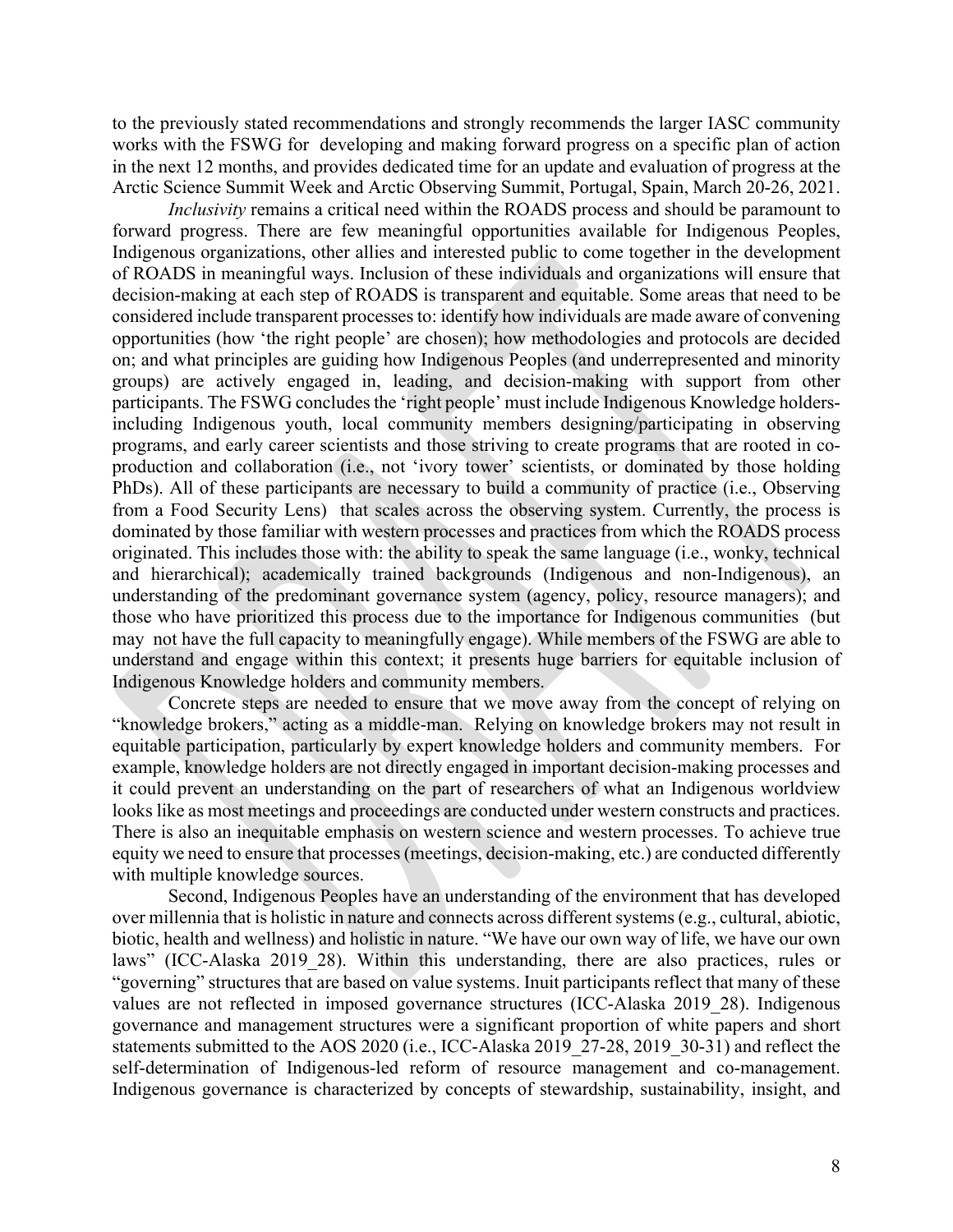conservation (ICC-Alaska 2015; Heeringa et al. 2019). Indigenous Peoples are guided by holistic concepts of what governance and management mean from a food security perspective because humans are part of the larger system and thus are not greater than, or more important than the other abiotic and biotic components of the ecosystem they are managing (ICC-AK 2019\_27-28; 30-31; Dalee 2019; Carlo 2020). Single species management is the dominant colonial construct governing the management of living resources today. This type of management approach is too narrow to accurately and sustainably manage at the ecosystem level, and does not account for Indigenous ways of knowing.

In terms of decolonizing wildlife governance frameworks, which are tied to how wildlife is understood and observed, decision-makers and policy need to be more accountable to communities (as discussed in ICC-Alaska 2019\_37). Relational accountability to communities in wildlife management and, thus, in monitoring is pertinent to designing an observing system that is relevant to communities, and doesn't add to the 'burden of conservation'. There is an opportunity to reframe conceptualizations of wildlife monitoring, conservation and management toward one of co-production in ways that can better contribute to Arctic Indigenous communities' well-being. This synthesis uses the food security framework presented by ICC-Alaska (2015; 2019\_26-28;30- 31) to provide examples of how to apply this framework in real situations. Real world examples were provided by FSWG members to illustrate the suggested methodology for observing through a food security lens.

Third, the health and safety of our subsistence and cultural resources must be prioritized in the larger observing community. Understanding how climate change impacts human and wildlife health can help lower risks and facilitate adaptation. However, observing for the health, wellness and safety of the greater Arctic systems has been a consistent and long standing gap in the larger observing community. Human health, in particular, has been siloed and addressed separately from environmental monitoring and management of resources, yet Indigenous Peoples' health is inextricably linked to the health and wellbeing of our ecosystems. Health and wellness is one of the six interconnected dimensions ensuring food security in the ICC-AK food security framework (ICC-Alaska 2015). As the impacts of climate change continue to radiate and amplify across the Arctic, human safety is increasingly becoming threatened for Indigenous Peoples (Lukin 2019). As a next step, we propose developing a food security framework to better connect important variables for observations such as those in health and wellness to other environmental and cultural variables to show connectivity.

Fourth, youth and young adults hold a special role within Indigenous communities. Youth are on the land- hunting, fishing, gathering, processing and providing foods for themselves, their families and friends, Elders, and maintaining continuity in Indigenous ways of life and knowing. Indigenous Peoples recognize that it is everyone within the community's responsibility to pass knowledge down to the younger generations and to bring youth into decision-making spaces so they learn as they will one day be the leaders. The broader Arctic Observing community should similarly recognize the opportunity that lies in Indigenous youth and young adults. Every effort should be made to ensure that youth are included in conversations regarding research, observing, management and governance. For this summit, the FSWG prioritized travel and fundraising for youth participation, which had not been included in the conference organizers or other co-leads' budgets. Youth have been active and vocal participants in the FSWG and the working group feel that the high value that these voices contribute to ROADS necessitated prioritized effort in ensuring they are part of this process. Youth participation is important for several reasons. Foremost, in building our capacity as Indigenous Peoples, organizations and communities. It is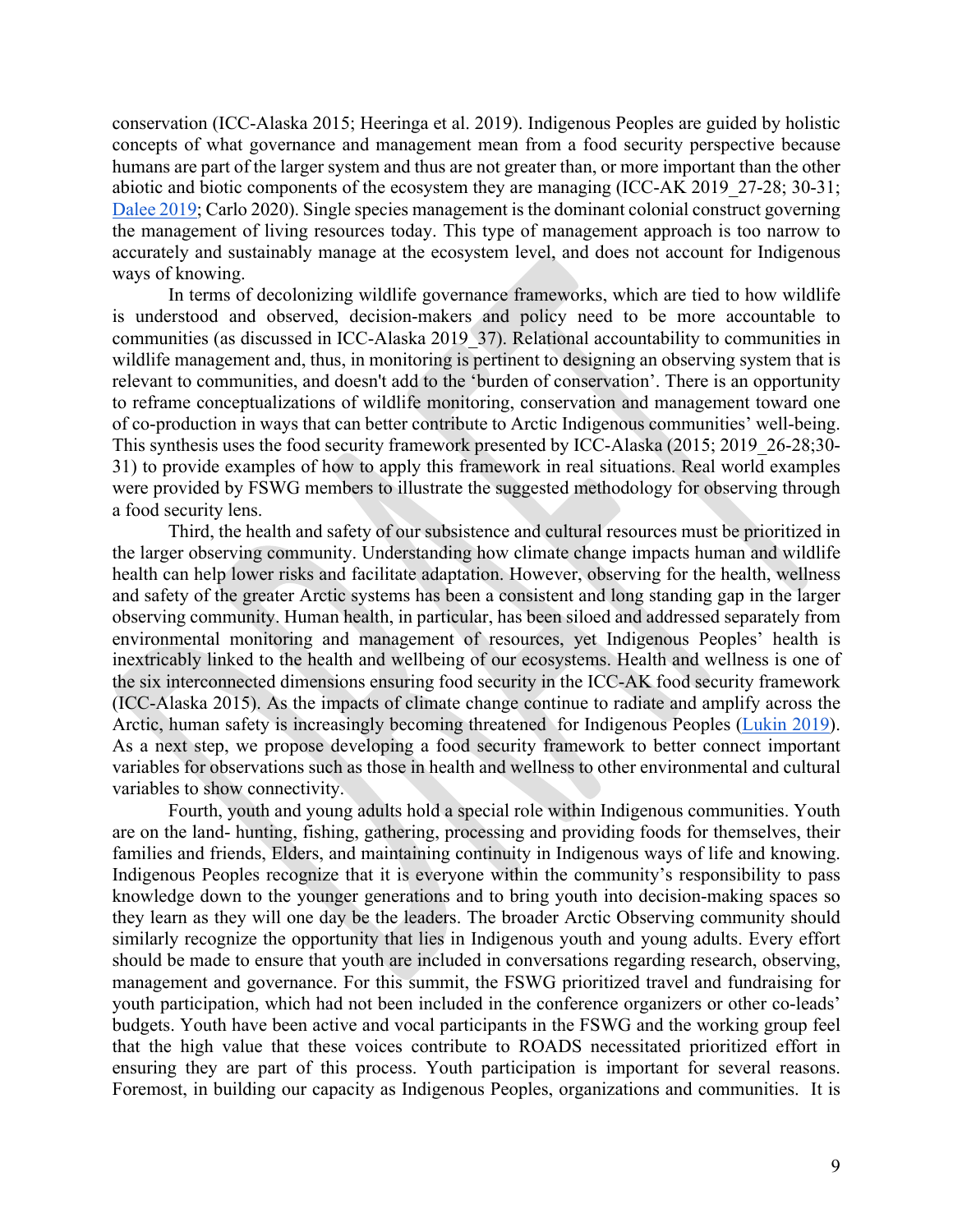also important to ensure continuity of engagement in the observing community. It is also critical to ensure that youth are part of conversations not only with researchers but with expert Indigenous Knowledge holders to ensure that youth value multiple knowledge systems.

And, finally, the FSWG has a number of lessons learned from the challenges our group that we've faced during this process that warrant being shared here. In addition to the issues surrounding historical trauma and the lack of infrastructure (sanitation, health services, food supply chains) shared above, additional challenges that we face in our day to day business of meaningfully engaging in other processes (e.g., research, regulatory) were amplified. One is the issue of connectivity and the ability of Indigenous communities to meaningfully participate digitally or telephonically. Once government and tribal offices were closed, some participants were unable to access internet connectivity or reliable telephone service at home and were unable to continue their participation. This is also a challenge for on-going regulatory processes that will not include vital voices for activities proposed in Arctic homelands. Indigenous Peoples across the Arctic share the value of home and family. And as a result many working group members had to change their primary emphases in caring for elders and our children. Another challenge is the use and format of engaging via Zoom or such platforms with little familiarity. Indigenous Peoples preference is to get together in person, or to experience visually and by convenience in time when not tending towards others (e.g., such as in a Facebook-like platform). Researchers and academics have had the privilege to utilize such platforms and master them in advancing their work. Many Indigenous Peoples in rural communities don't have access to the internet that allows for such connectivity and are at a disadvantage. Many of these challenges could have been mitigated, provided advance planning. For example, many of the WG would probably have taken a different direction, but it was elevated as we could have gotten broader participation with additional time for planning. These are some of the challenges that we've faced in dealing with this new reality in our ability to meaningfully engage. Many of them are not new, but offer a chance to highlight how they can all be cumulative and impactful. In moving forward, some of these could be addressed by, as a community we advocate for better connectivity. We could also work towards identifying different types of gatherings in the future that more equitable account for these disadvantages. This also presents an opportunity for a paradigm shift in how research and observing is determined in the Arctic. As our communities are based in the places observation systems and research would like to access. This presents an opportunity for researchers to be thinking about taking a true co-production knowledge approach (Behe et al. 2019\_34) in approaching the design of observation systems.

### *Creating an Observing from a Food Security Framework*

## NOTE: THIS SECTION IS CURRENTLY UNDER DEVELOPMENT AND WILL BE INFORMED BY THE DISCUSSIONS AT AOS

### *i. Six Dimensions of Food Security*

1) Availability– The ability of the Arctic ecosystem to maintain a high variety of life (biodiversity), allowing adequate transfer of nutrients and energy. It is the knowledge of seasons and how to collect, process, store and consume traditional foods, allowing for Inuit to eat what has been gathered from the previous season and harvest a variety of medicines. Inuit Culture – Food is the cornerstone of our culture and self- and shared identity. Harvesting traditional foods is how cultural values, skills and spirituality are learned – this is how all learn to be within their environments and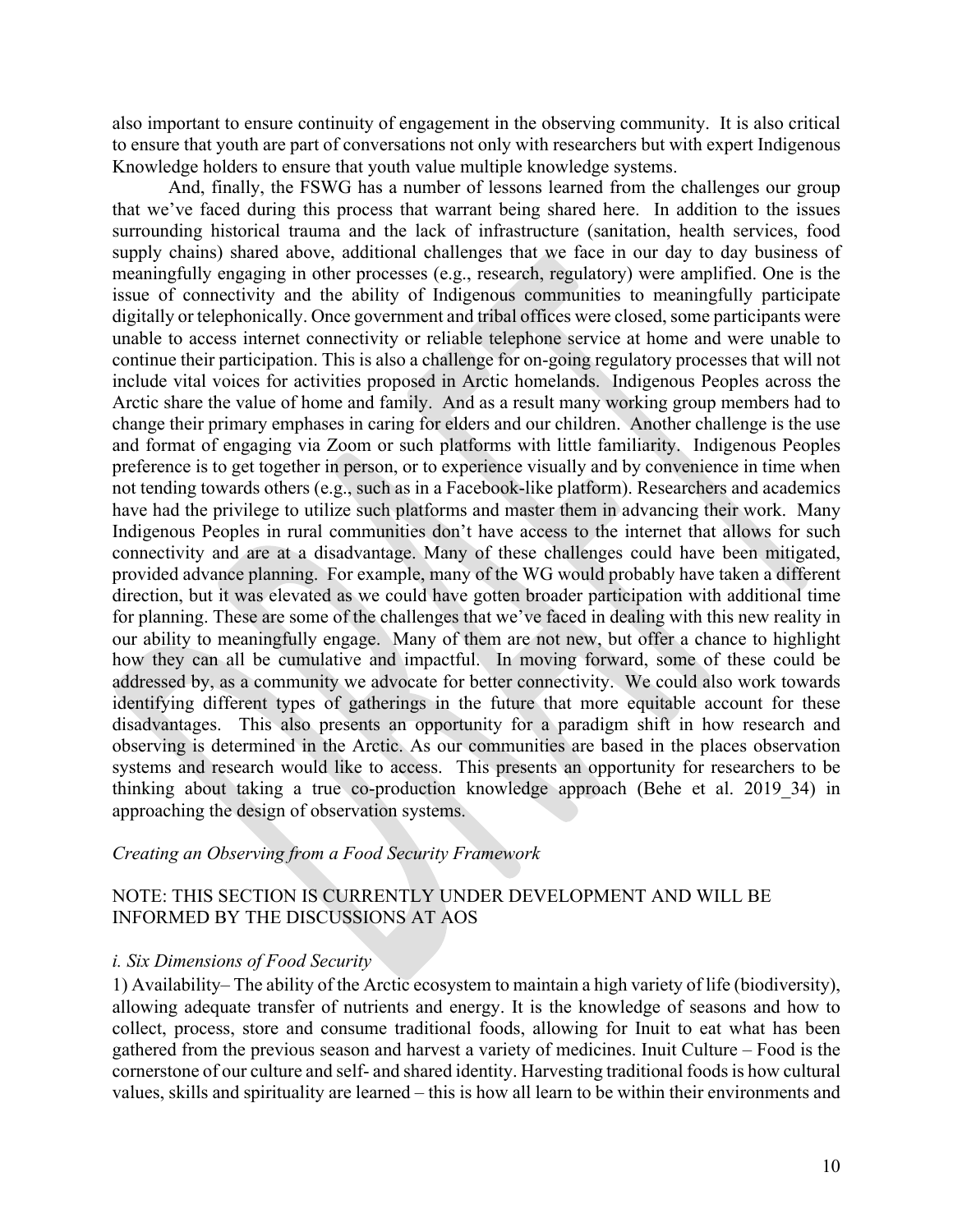to be part of the ecosystem. The relationship between Inuit and all else that makes up the Arctic environment aids in the maintenance of cultural and environmental integrity (ICC Alaska 2015).

2) Indigenous Culture– Food is the cornerstone of our culture and self- and shared identity. Harvesting traditional foods is how cultural values, skills and spirituality are learned – this is how all learn to be within their environments and to be part of the ecosystem. The relationship between Inuit and all else that makes up the Arctic environment aids in the maintenance of cultural and environmental integrity (ICC Alaska 2015.)

3) Decision-Making Power and Management– The Alaskan Inuit ability to use and value IK to manage daily activities; to build and rely on self-governance across space and time; for Alaskan Inuit to use their knowledge system in synergy with other knowledge systems, such as Western science, to equitably manage human activities within the Arctic environment and to better understand changes occurring; to apply holistic knowledge to understanding the Arctic environment through IK philosophies and methodologies; the ability to manage activities within the Arctic in a way that ensures younger generations will have healthy and nutritious foods to harvest; for Alaskan Inuit to have control over their own fate and to use their cultural value system (ICC Alaska 2015).

4) Health and Wellness– Physical health of all life within the Arctic and of the land, water and air; adequate passage and absorption of nutrients throughout the Arctic ecosystem; mental health related to community and household relations and self- and cultural identity; environmental integrity and productivity to withstand pollution, habitat destruction and other disturbances (ICC Alaska 2015).

5) Stability– The ability of the puzzle pieces (systems) to adjust to each other as shifts within the ecosystem occur. The ability to maintain sustainability through the management of human actions that support and ensure younger generations will have sufficient healthy food to harvest and that all the pieces of the puzzle remain connected. Stability is obtained through a level of Alaskan Inuit mental security and is in reference to the legal protections for the environment against harm caused by pollutants. Mental security is also in reference to legal protection against forced assimilation, which allows for the maintenance of a level of cultural confidence and hope (ICC Alaska 2015).

6) Accessibility– The ability to live off the land, ocean and air and to obtain sufficient access to a diverse source of healthy food, water, animals, plants, fish, ice, etc. The ability to maintain Inuit traditional economic practices, such as trading, sharing and providing foods and medicines. It is the ability to access and maintain an economic system based on cash in connection to an Inuit traditional economic system. It is the ability to obtain skills, tools and technologies needed to collect, process and store traditional foods (ICC Alaska 2015).

## *ii. Indigenous Stories of Observing through a Food Security Lens*

Storytelling is an important aspect of Indigenous ways of knowing and being. Storytelling not only holds important lessons but also exemplifies Indigenous values. One of the most effective ways to show what we mean by observations through a food security lens, we offer these stories that interconnect the six dimensions of food security (ICC Alaska 2015) and illustrate the important elements in each of these systems that would be important for observations.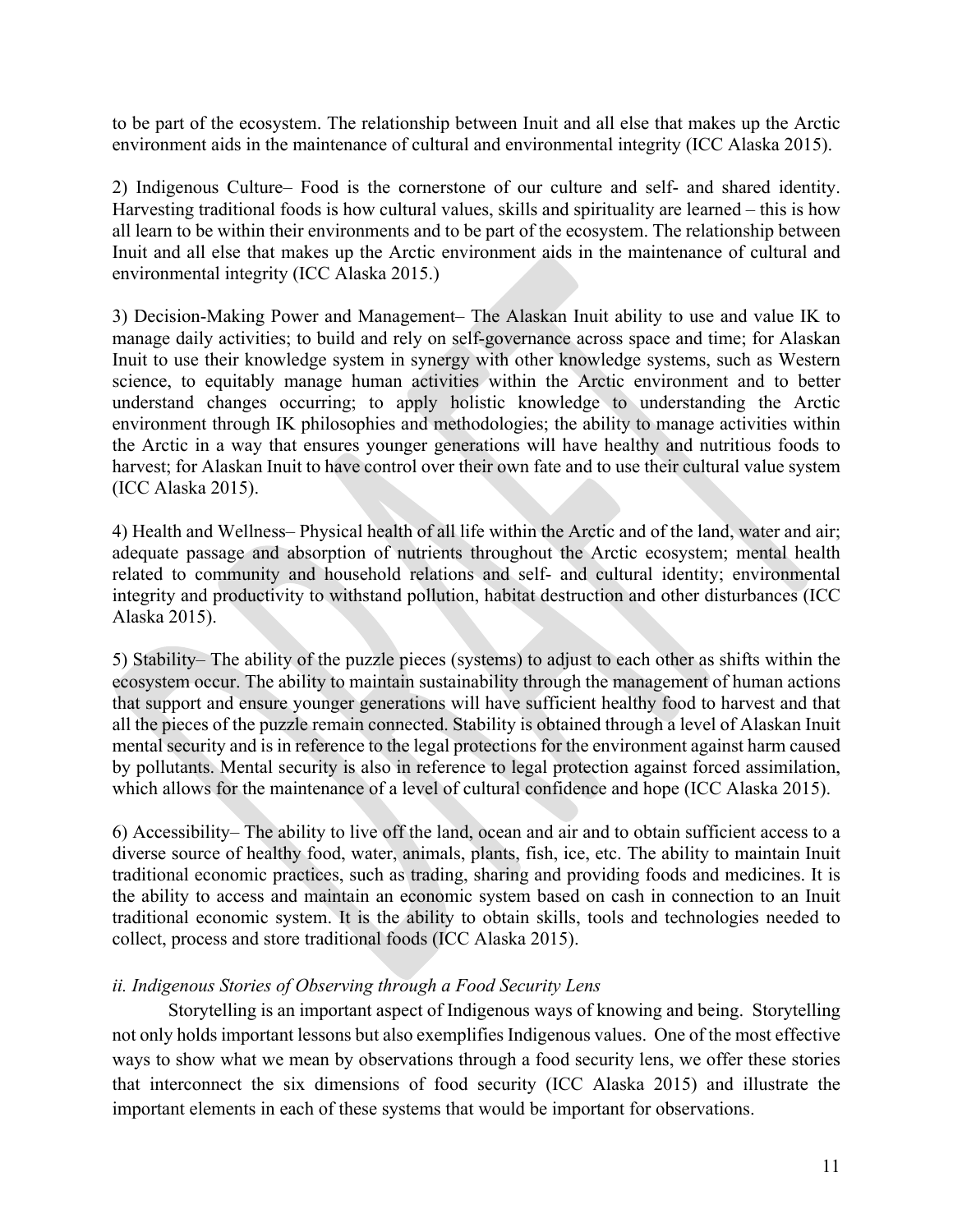*Greenlandic experience of colonial structures and discussions of power and participation in policy making and management of total allowable catch. - Juno Berthelsen*

*Money, power, and the co-production of knowledge in Arctic research - Kaare Sikuaq Erickson*

*Practical application of Indigenous knowledge to state and federal agency decision-making - Eva Burk*

*Climate-driven disruption in the Bering Sea: an ecosystem in peril - Austin Ahmasuk*

### *The role of community programs in food security: a case study of Ilisaqsivik Society in Clyde River, Nunavut - Shari Fox*

These examples provide several cross cutting themes. Each story highlighted the many different formats, parameters, and multiple dimensions that Indigenous Knowledge brings to a particular topic, problem, or question. Through each story there are important elements to note, the importance of: 1) being on and connected to the land; 2) having access to traditional foods; 3) wellness, 4) the concept of reciprocity. and 5) the importance of values. Indigenous Knowledge arises through land use, relationships between people, and between people and the land. We can't have Indigenous Knowledge without land use, language and relationships. The power of each element together forms a foundation that supports human and ecosystem health (thus supporting the six dimensions of food security). As has been mentioned in a number of different ways, the stories also show the often detrimental impacts of dominant culture decision-makers questioning the value of Indigenous Knowledge and as a result this important information is completely disregarded, ignored or given less weight or value to quantitative data. Existing decision-making structures have a long history of, and continue to, minimizing and disregarding Indigenous voices and data, information and Indigenous Knowledge. Indigenous Peoples seek equitable power in management and governance of natural resources as an integral component of holistic wellbeing of the ecosystem, including for our communities.

Conceptualizing food systems with Indigenous Knowledge holders has provided an approach to more effectively framing and understanding the cumulative impacts of environmental (natural and anthropogenic) change - something that has been challenging for the general scientific community to do comprehensively in ways that address priorities and concerns of Indigenous Peoples (Arragutainaq 2014; Sheremata et al. 2019).

### *Key Recommendations for the ROADS process from Indigenous Peoples*

SAON's vision is for a connected, collaborative, and comprehen-sive long-term pan-Arctic Observing System that addresses societal needs. It is necessary to detail where observing and data management efforts need to go and how all partners will collectively achieve the broader ROADS goals. SAON and partners, IASC and the International Study of Arctic Change (ISAC) use the following guidance principles for the ROADS process: *1) Support equitable partnership and funding for Indigenous Peoples' active participation, from inception through implementation; 2) Complement and integrate, without duplication, the current planning approaches used by existing*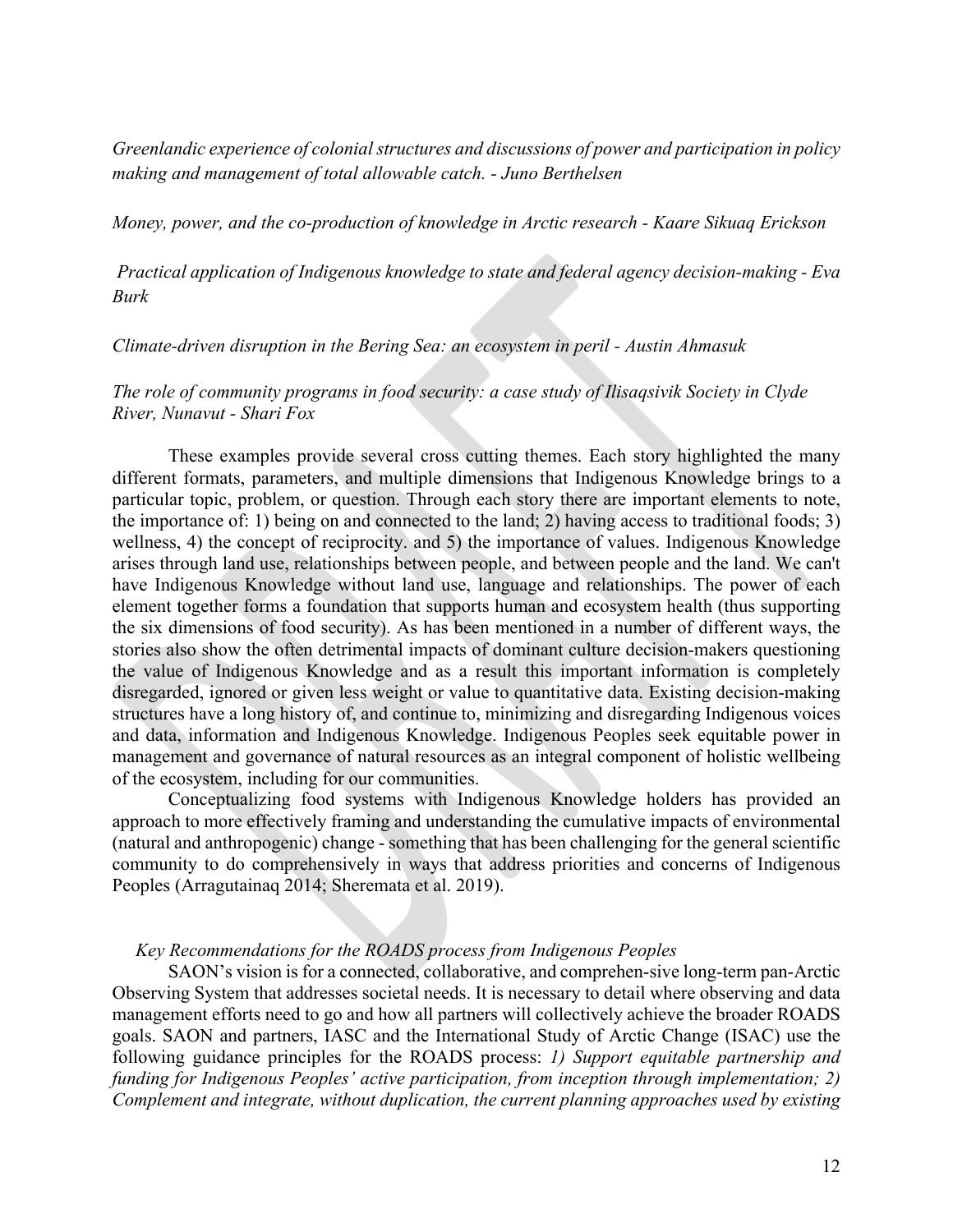*networks (regional to global), activities and projects;* and*, 3) Support stepwise development through a flexible, collaborative and evolving structure that allows "bottom-up" identification of themes and focus regions.* These principles fit into the FSWG's developed framework for an Arctic Observing system through a food security lens but are only representative of specific pieces of the framework. Thus, the FSWG has generated the following recommendations to advance the ROADS process in a way that is informed by the FWSG approach.

## *Capacity Building*

The FSWG strongly recommends that abundant resources be dedicated to support capacity building for Indigenous Peoples and organizations to engage in this process equitably. Indigenous capacity building that is supported by agency and academia has been previously recommended (Huntington 2013; ICC-Alaska 2015; Daniel et al. 2016; Behe et al. 2019\_34) and still remains a serious limitation to fully realizing co-production of knowledge and Indigenous leadership in research today. Indigenous organizations need to receive support to build capacity (i.e., funding, training, equitable access to resources) in order to participate equitably in every step of the ROADS process. It is additionally important for Indigenous organizations and communities to define what they need in terms of capacity development, and the appropriate approaches needed to build that capacity (e.g., Raymond-Yakoubian and Daniel 2018) *Until such a time that Indigenous Peoples have the support, encouragement and capacity-building assistance from other stakeholders and decision makers to lead the efforts, observing systems will continue to lack the holistic worldview necessary for a responsive, strong Arctic observing system. equitable partnership of Indigenous Peoples.*

### *Indigenous-led observing and research*

All individuals involved in any manner in the development and implementation of the ROADS need to support Indigenous-led observing and research. "Indigenous-led" includes having Indigenous Peoples serve a major and meaningful role, with the support of agency, researchers, managers, practitioners, and others, in the entire process- from the generation of ideas (i.e., Indigenous Peoples should be developing the questions that need to be answered, identifying what gaps need to be filled, etc.) to data collection and ownership to use in decision making at all levels. Furthermore, it is important for any Indigenous-led observation and research to equitably include community members (e.g., expert Indigenous Knowledge holders, community leadership, community youth, hunters and their families) in a leadership (i.e., Principal Investigator) role. All too often, researchers may reach out to an Indigenous individual (whether a scholar, knowledge holder, etc.) and think that this is adequate (e.g., "check the box"). However, strong leadership needs to come directly from the communities. This can most easily be remedied in amending the current trajectory of EAV identification, assessment and selection. Indigenous-led efforts require non-Indigenous recognition of the value of Indigenous Knowledge and use of a framework that adopts an Indigenous Knowledge perspective (e.g., ICC food security framework as presented in this synthesis versus current SAON ROADS Societal Benefit Areas framework). The ROADS process also needs to recognize that Indigenous Peoples may be interested in observations that come from an Indigenous perspective, a science perspective, or through a co-production knowledge approach equitably including multiple knowledge systems. Recognizing these different needs also means that Indigenous observations don't fit in a one-size-fits-all approach.

### *Youth involvement in observing and research*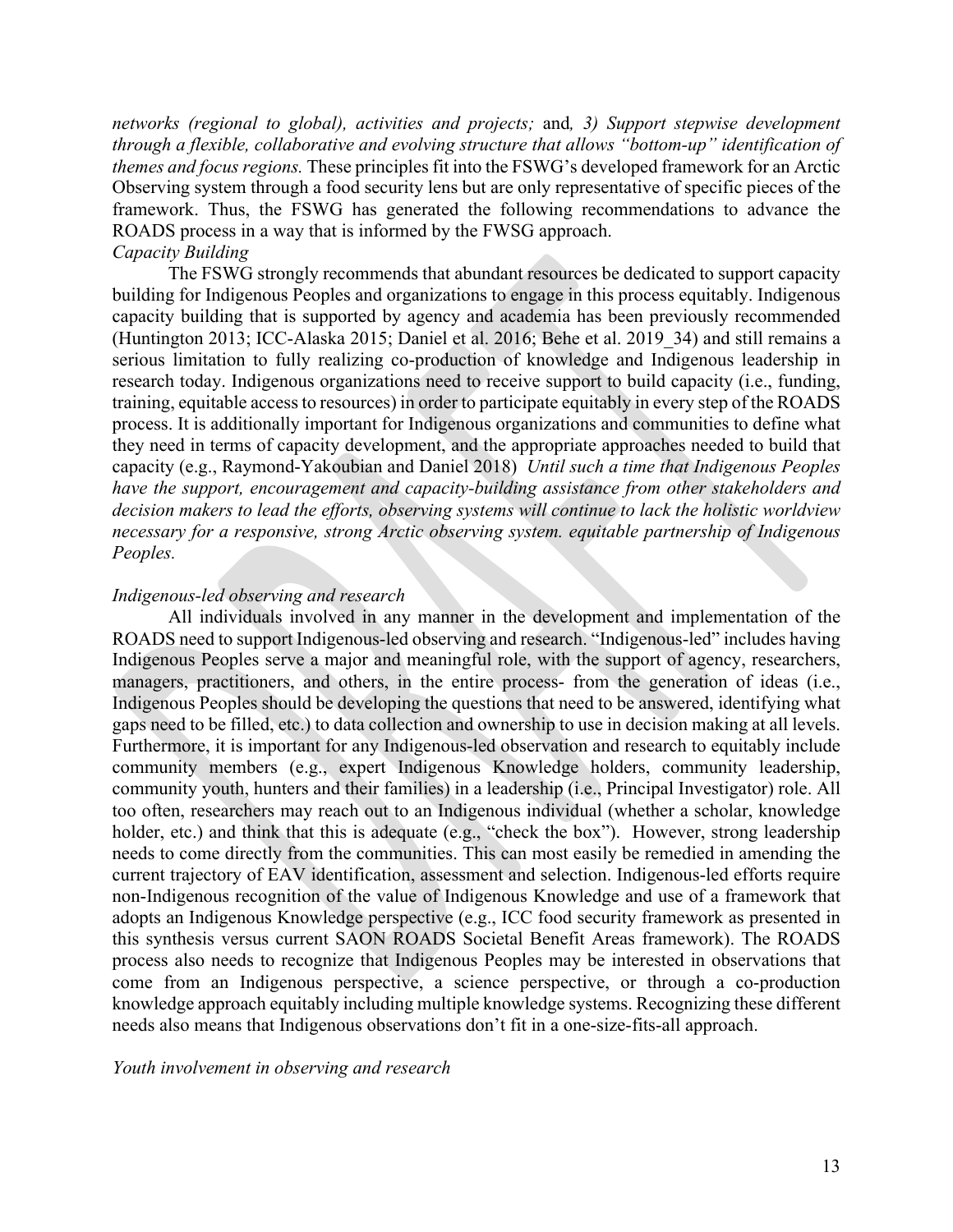Youth and young adults are critical to include in observing efforts from inception to implementation. Oftentimes, youth are invited into the process but not provided adequate resources, space, nor guidance to feel comfortable contributing in a meaningful way. Given adequate support, time and space, Indigenous youth in the Arctic are in the perfect position to be effective bridges between their communities and observing, and are fully prepared to be leaders today, not simply waiting to be the leaders of tomorrow. Several ongoing programs could be used for guidance in shifting to a paradigm that places high importance and focus on youth. SIKU and ScIQ both provide insight to a paradigm for research that properly respects and applies in a practical way IK as these were developed and are driven by Indigenous Knowledge holders.

#### *Health and safety of Arctic Indigenous Peoples*

The observing community, at large, must acknowledge and address the central concerns of health and safety from Indigenous Peoples perspectives. Health, wellness and the safety of resources are connected to multiple systems and are integral to observing from a food security lens. These variables remain a critical gap in the Arctic observing community and AOS and should be meaningfully addressed in the ROADS process. The ICC-AK food security report (2015) defines health and wellness as: "Physical health of all life within the Arctic and of the land, water and air; adequate passage and absorption of nutrients throughout the Arctic ecosystem; mental health related to community and household relations and self- and cultural identity; environmental integrity and productivity to withstand pollution, habitat destruction and other disturbances." Taking a food security framework, through this and the other five dimensions (ICC-AK 2015) of food security could inform multiple variables connected across different systems (e.g., biotic, cultural, abiotic) that are important to health and wellness. We recommend that the next AOS to meaningfully include this aspect in the next summit. The importance of an Indigenous food security lens of the health and safety of our resources remains a critical gap and warrants attention by the broader Arctic Observing community. The Arctic observing community has not historically addressed these types of observations in the past, and might be something the next AOS could address. We hope that, especially given the recent global developments with COVID-19, that the important discussions surrounding this should help inform Next Steps in the ROADS process..

#### *Summary and Conclusions*

In summary, the FSWG encourages all individuals involved in any manner in the development and implementation of ROADS to *support Indigenous capacity building*, Indigenous-led observing and research- *including youth involvement* moving forward, *consider Indigenous health and wellnes*s in the variable setting process of ROADS, and *shift to observing from a food security lens framework*. Indigenous People-led observing includes having Indigenous Peoples serve a major and meaningful role, with the support of agency, researchers, managers, practitioners, and others, in the entire process- from the generation of ideas (i.e., Indigenous Peoples should be developing the questions that need to be answered, identifying what gaps need to be filled, be actively involved in collaborations, and directing research and monitoring system) to data collection and ownership to use in decision making at all levels. Until such a time that Indigenous Peoples have the support and encouragement from other stakeholders and decision makers to lead the efforts, observing systems will continue to lack equitable partnership of Indigenous Peoples. Further, ROADS should acknowledge and address the central concerns of health and safety of Indigenous resources. Health and wellness is an important aspect of food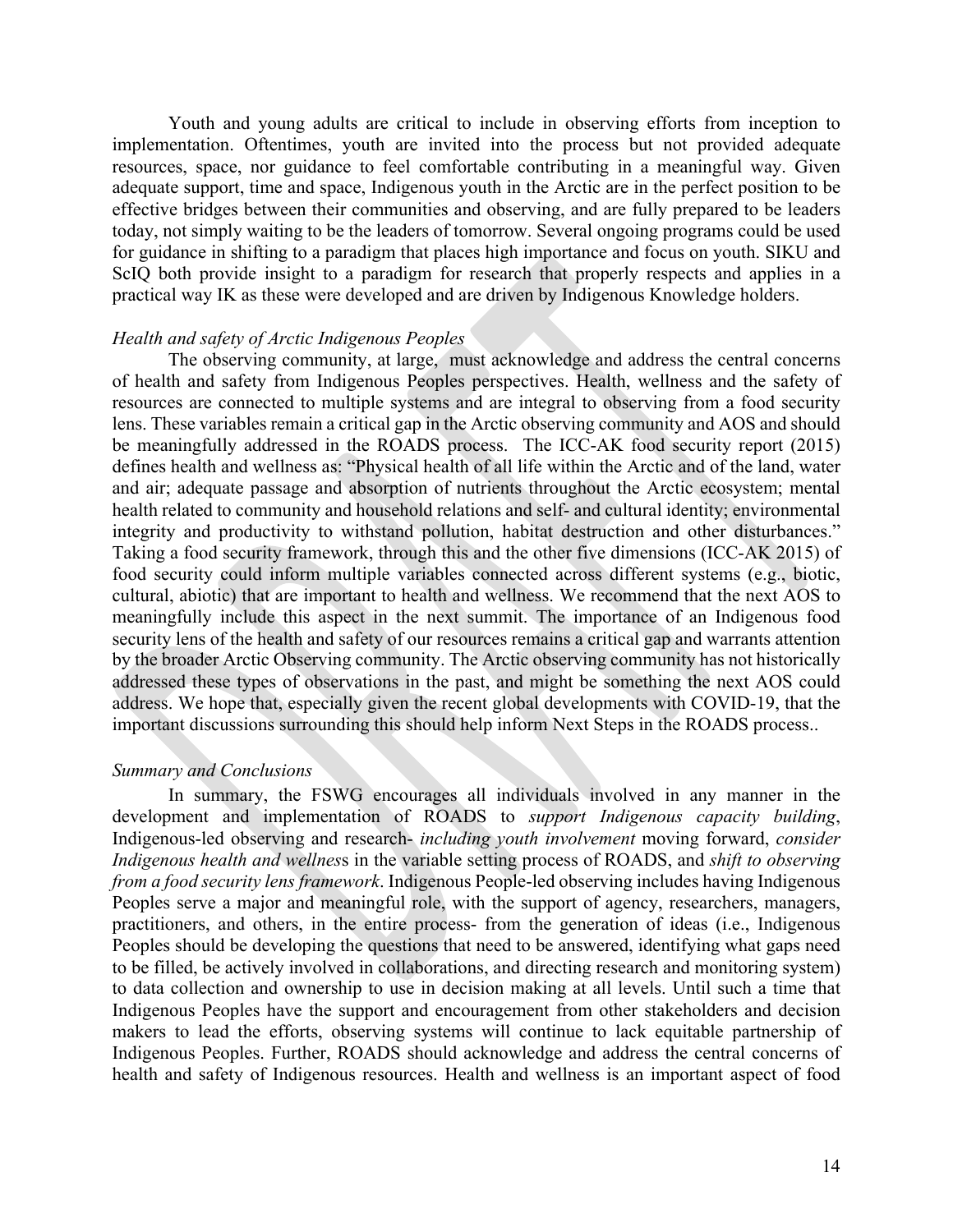security from Indigenous world views and remains a critical gap in the broader Arctic observing community and should be prioritized.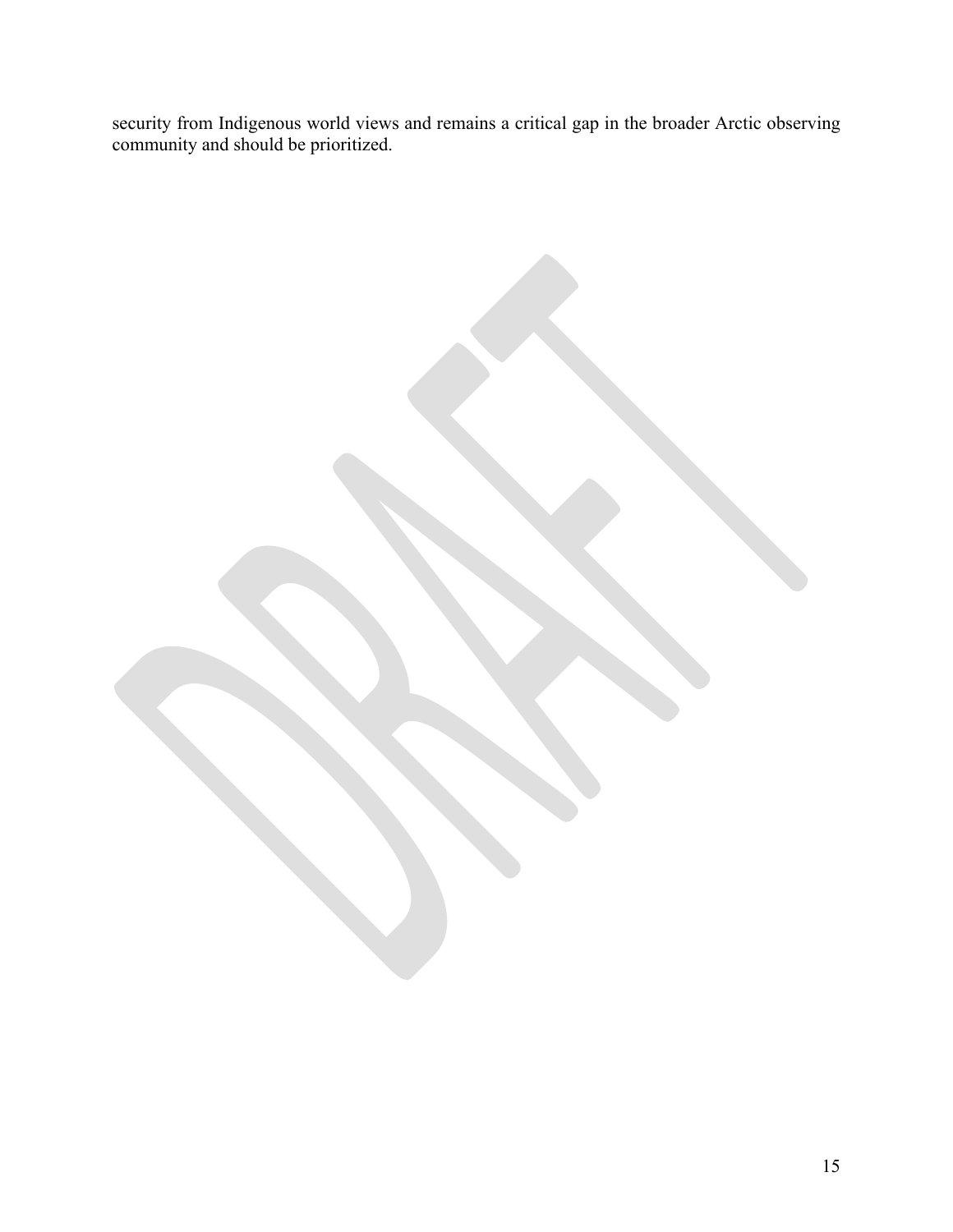List of White Papers Submitted to 2020 AOS Kaplin, N. Urgent Measures to Stop Siberian Forest Fires. 2019 05.

Jones, T., Behe, C., McLennan, D., Arvnes, M., Wesseberg, S., Sergienko, L., Harris, C., Harcharek, Q., Fletcher, S., Nichols, S., Christensen, T. and Larusson, K.F. A Coproduction of Knowledge Approach to Monitor Change in the Biodiversity of Circum-Arctic Coastal Ecosystems. 2019\_14.

Divine, L.M. and Robson, B. The Indigenous Sentinels Network: The use of community-based monitoring to enhance food security in northern coastal communities. 2019\_24.

Kourantidou, M. and Bailey, M. Monitoring food insecurity among Inuit: The Forgotten Pillar of Fisheries Management. 2019\_25.

Inuit Circumpolar Council Alaska. Alaska Inuit Food Security Definition. 2019\_26.

Inuit Circumpolar Council Alaska. Savoonga Marine Mammal Advisory Committee Focus Group: Food Sovereignty and Self Governance. 2019\_27.

Inuit Circumpolar Council Alaska. Food Sovereignty and Self Governance Collective Meeting Summary Report - Eskimo Walrus Commission Focus Group. 2019\_28.

Inuit Circumpolar Council Alaska. Yup'ik and Cup'ik Past and Current Managers of Salmon Focus Group: Food Sovereignty and Self Governance. 2019 30.

Inuit Circumpolar Council Alaska. Inuit Past and Current Managers of Marine Resources Focus Group: Food Sovereignty and Self Governance. 2019\_31.

Behe, C., Daniel, R.G. and Raymond-Yakoubian, J. Observing frameworks need to reflect a coproduction of knowledge approach to equitably include Indigenous Knowledge systems. 2019\_34.

Inuit Circumpolar Council Alaska. Food Sovereignty and Self Governance - Inuit Role in Managing Arctic Marine Resources - Collective Meeting Summary Report. 2019\_37.

Enghoff, M., Vronski, N., Shadrin, V., Sulyandziga, R. and Danielsen, F. Community-based observing for action in Yakutia, Russia. 2019\_44.

Starkweather., S., Larsen, J.R., Kruemmel, E., Eicken, H., Arthurs, D., Biebow, N., Christensen, T., Delgado, R., Gambardella, A., Kallhok, S., Johannson, M., Jóhannsson, H., Kodama, Y and Sandven, S. Sustaining Arctic Observing Networks (SAON) Roadmap for Arctic Observing and Data Systems (ROADS). 2019 49.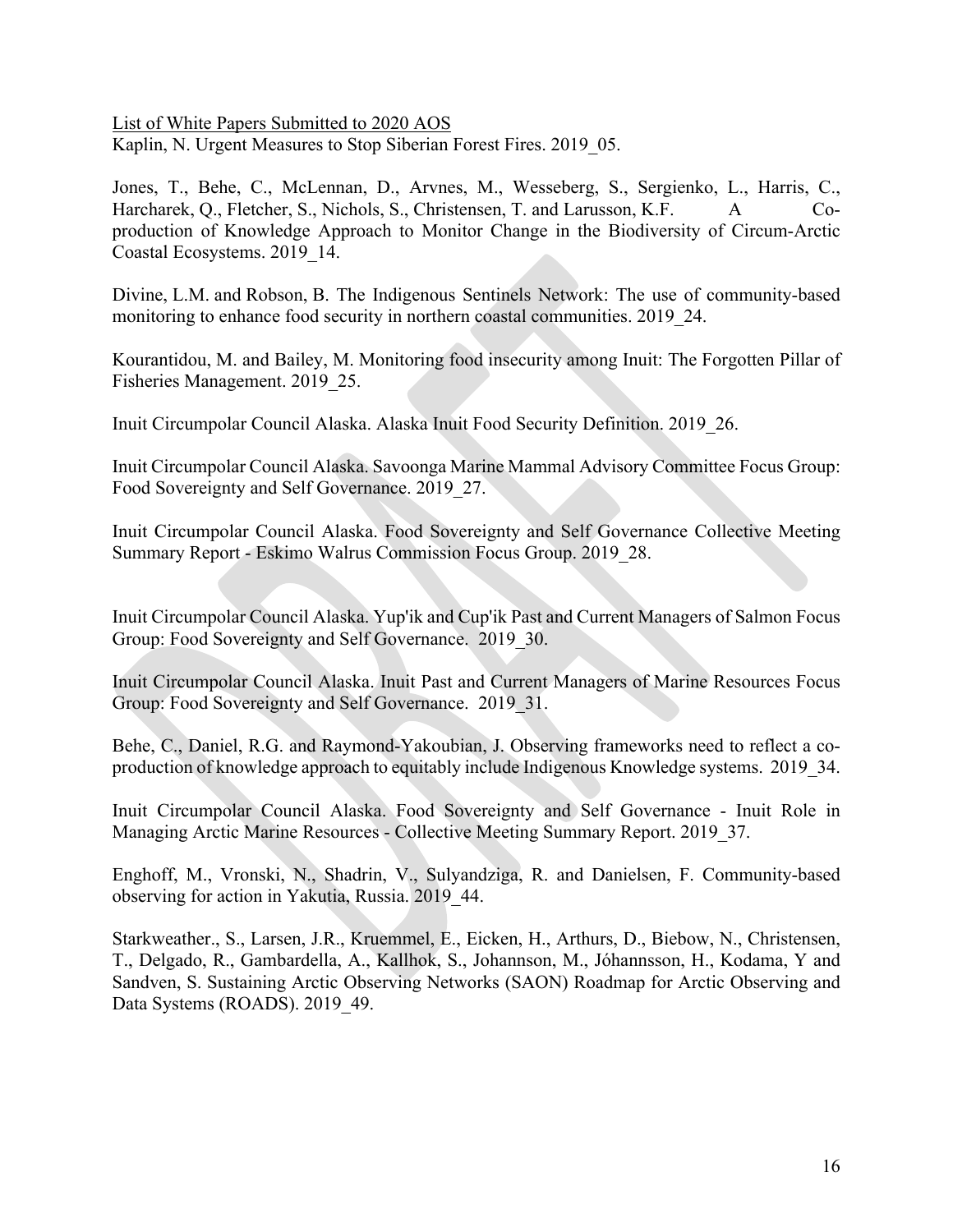Starkweather, S., Cananico, G., McCammon, M., Smith, G., Lee, C., Fuglestad, J.L. Advancing an Arctic Regional Component of the Global Ocean Observing System under SAON, the GOOS Regional Alliance and the UN Decade for Ocean Science. 2019 34.

Heath, J.P. The Arctic Eider Society: SIKU and the Hudson Bay Consortium - Indigenous-driven solutions for thriving communities. 2019 55.

### References

- Arragutainaq, L. 2014. Traditional Knowledge on Cumulative Impacts in the Hudson Bay/James Bay Marine Region. Oral presentation at Arctic Change International Scientific Meeting, Dec 10, Ottawa, Canada. See: http://www.arcticnetmeetings.ca/EMRS2014/presentations/session\_2-arragutainaq.pdf
- Carter, N. A., Dawson, J., Simonee, N., Tagalik, S., & Ljubicic, G. 2019. Lessons Learned through Research Partnership and Capacity Enhancement in Inuit Nunangat. *Arctic*, *72*(4), 381- 403.
- Daniel, R., Behe, C., Raymond‐Yakobian, J., Krümmel, E., and Gearheard, S. 2016. Arctic Observing Summit White Paper Synthesis Theme 6 Thematic Working Group Interfacing Indigenous Knowledge, Community‐based Monitoring and Scientific Methods for Sustained Arctic Observations. 21 February 2016 Co‐leads: Raychelle Daniel, Rodd Laing, and Lene Kielsen Holm. Group members: Carolina Behe, Julie Raymond‐Yakoubian, Shari Gearheard, Lize‐Marié van der Watt, Lisa Loseto, Robert Way, and Eva Krümmel (with input and contributions from Lilian Alessa, Eduard Zdor, Douglas Nakashima, Marie Roué, Else Grete Broderstad, Gunn Britt Retter, and Kelly Eningowuk).
- Eastwood, R. A., Macdonald, R. W., Ehn, J. K., Heath, J., Arragutainaq, L., Myers, P. G. et al. 2020. Role of River Runoff and Sea Ice Brine Rejection in Controlling Stratification Throughout Winter in Southeast Hudson Bay. *Estuaries and Coasts*, 1-31.
- Food Agriculture Organization of the United Nations (FAO) 2002. The State of Food Insecurity in the World 2001, FAO, Rome, Italy.
- Food and Agriculture Organization of the United Nations (FAO). 2008. Joint Brief: The right to food and Indigenous Peoples. Right to Food Unit, Division for Social Policy and Development and the Secretariat of the Permanent Forum of Indigenous People, Rome and New York. https://www.un.org/esa/socdev/unpfii/documents/Right\_to\_food.pdf
- Kuhnlein, H. V., Erasmus, B., Spigelski, D., & Burlingame, B. 2013. *Indigenous peoples' food systems and well-being: interventions and policies for healthy communities*. Food and Agriculture Organization of the United Nations (FAO).
- Heeringa, K., Huntington, O., Woods, B., Chapin, F. S., Hum, R., & Brinkman, T. 2019. A holistic definition of healthy traditional harvest practices for rural Indigenous communities in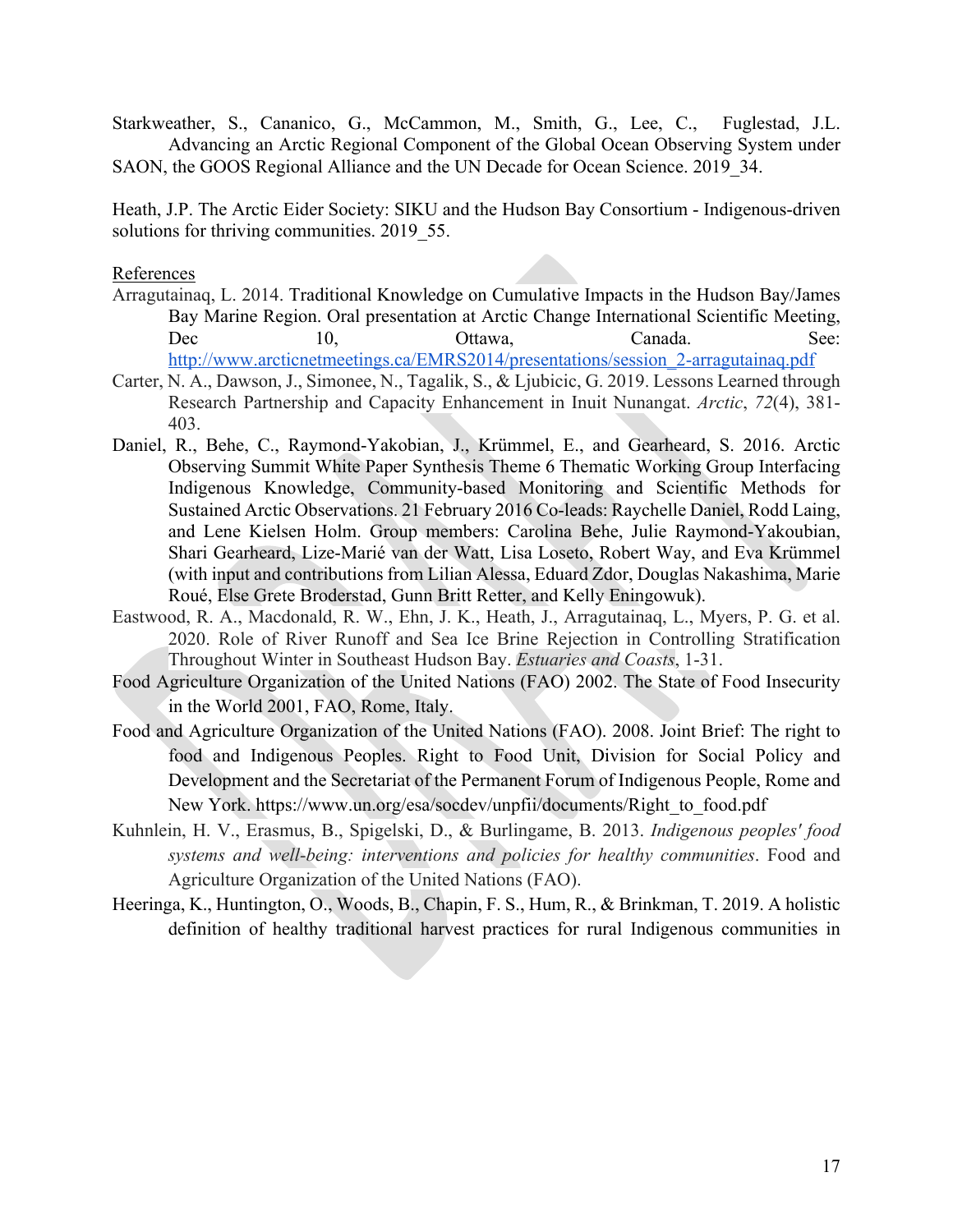Interior Alaska. *Journal of Agriculture, Food Systems, and Community Development, 9*(B), 1-15.

Huntington H. 2013. AOS Summary

- Inuit Circumpolar Council (ICC)-Alaska. 2015. Alaskan Inuit food security conceptual framework: How to assess the Arctic from an Inuit perspective. Technical Report.
- Latulippe, N. and Klenk, N., 2020. Making room and moving over: knowledge co-production, Indigenous knowledge sovereignty and the politics of global environmental change decision-making. *Current Opinion in Environmental Sustainability*, *42*, pp.7-14.
- Sheremata, M., Arragutainaq, L., Cookie, P, Novalinga, A, Tookalook, P., Weetaluktuk-Rousseau, A., Weetaluktuk, S., Heath, J., Ljubicic, G., and Gough, W. 2019. Inuit knowledge of indicators of salinity change in eastern Hudson Bay. Oral presentation at the Inuit Studies Conference, Montreal, Quebec, Canada, Oct 3-6.
- Villaseñor-Caron, L. 2016. Unaaq Men's Association of Inukjuak. Care, Cooperation and Activism in Canada's Northern Social Economy, p.51.
- Wilson, K. 2020. Inuit Knowledge Based Sea-Ice Maps for Improved Travel Safety & Emergency Management. Pan-Arctic Regional Climate Outlook Forum 3. May 9.

## Glossary of Knowledge-Related Terms

The Indigenous Peoples in the Arctic Council define Indigenous Knowledge as:

*"Indigenous Knowledge is a systematic way of thinking and knowing that is elaborated and applied to phenomena across biological, physical, cultural and linguistic systems. Traditional Knowledge is owned by the holders of that knowledge, often collectively, and is uniquely expressed and transmitted through indigenous languages. It is a body of knowledge generated through cultural practices, lived experiences including extensive and multigenerational observations, lessons and skills. It has been developed and verified over millennia and is still developing in a living process, including knowledge acquired today and in the future, and it is passed on from generation to generation." [citation needed]*

Kawerak, Inc. Internal White Paper, May 2017, provide the following definitions:

**TRADITIONAL KNOWLEDGE:** "Traditional Knowledge (TK) is a living body of knowledge which pertains to explaining and understanding the universe, and living and acting within it. It is acquired and utilized by indigenous communities and individuals in and through long-term sociocultural, spiritual and environmental engagement. TK is an integral part of the broader knowledge system of indigenous communities, is transmitted intergenerationally, is practically and widely applicable, and integrates personal experience with oral traditions. It provides perspectives applicable to an array of human and nonhuman phenomena. It is deeply rooted in history, time, and place, while also being rich, adaptable, and dynamic, all of which keep it relevant and useful in contemporary life. This knowledge is part of, and used in, everyday life, and is inextricably intertwined with peoples' identity, cosmology, values, and way of life.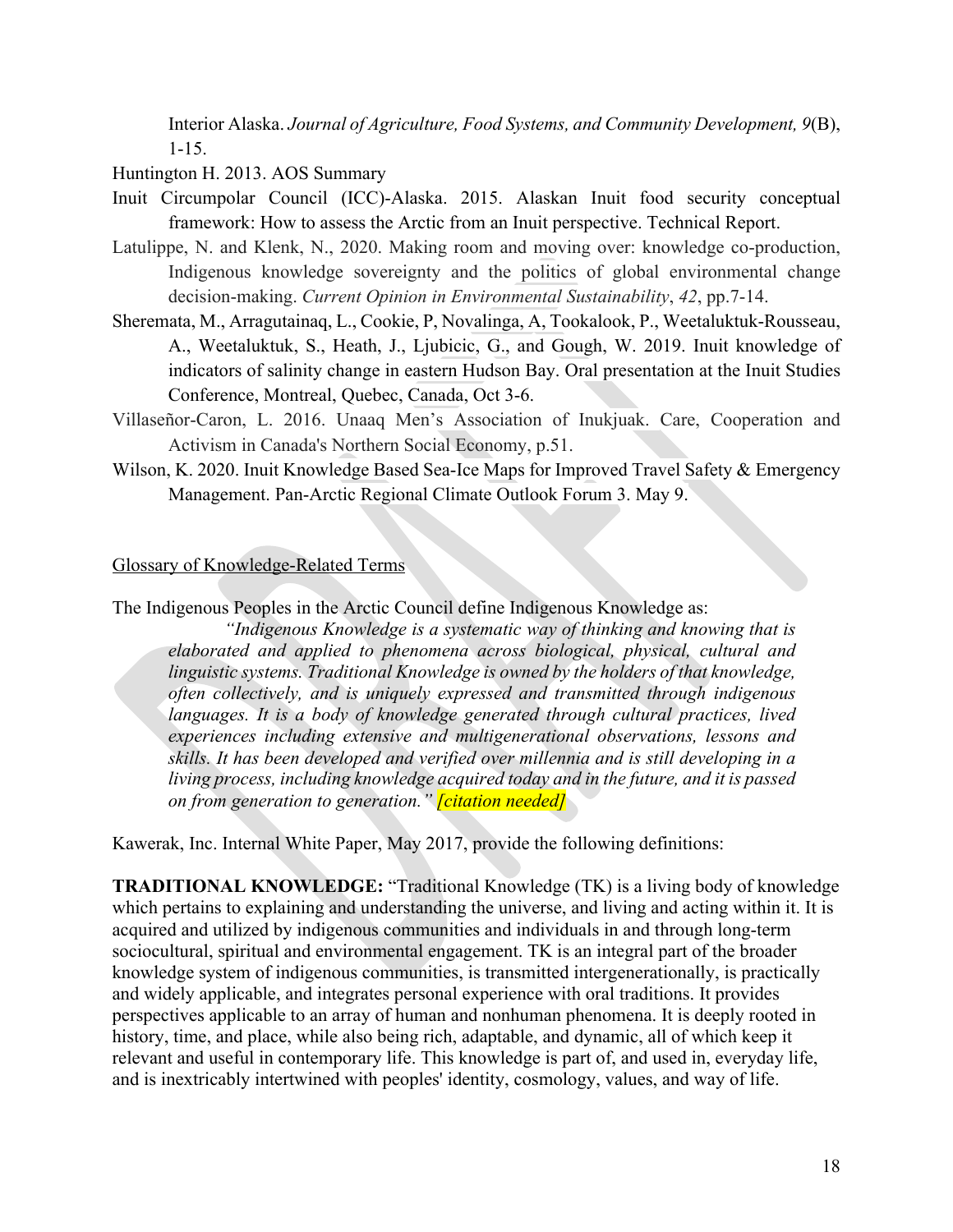Tradition – and TK – does not preclude change, nor does it equal only 'the past'; in fact, it inherently entails change." To reiterate, all Traditional Knowledge holders are indigenous.

Raymond-Yakoubian, Julie, Brenden Raymond-Yakoubian and Catherine Moncrief. The incorporation of traditional knowledge into Alaska federal fisheries management. Marine Policy 78 (2017): 133.

**INDIGENOUS KNOWLEDGE:** Indigenous knowledge can be described as a body or system of knowledge that any Indigenous person has. This is in contrast to Traditional Knowledge which is specialized knowledge, with a strong connection to heritage, on a topic or topics. Indigenous Knowledge is a broader term, which encompasses Traditional Knowledge as well as other forms of knowledge. All Indigenous people have Indigenous Knowledge, but only some of them have Traditional Knowledge. We do not presume that there is a similarity/commonality between the bodies and systems of knowledge held by all indigenous groups.

**LOCAL KNOWLEDGE:** The term "local knowledge" is often used by others as an alternative to scientific knowledge and Traditional Knowledge, as a way to incorporate the knowledge of (mostly non-indigenous) people/communities into policy and management. The Social Science Program no longer uses it except when forced to (when it is used in law/regulations or in particular agency funding applications). This is because the SSP has terms which cover the knowledge of the people Kawerak acts on behalf of - that is, TK and IK - so there has been no need for developing terms related to other things/people. Most often the form that this term takes in those instances are LTK, where it has been used to combine local and traditional knowledge in contradistinction to scientific knowledge.

**SUBSISTENCE:** "By the term "subsistence," the authors employ the senses commonly used by indigenous residents

of this region (as opposed to, for example, the State of Alaska's understanding). The indigenous perspective encompasses hunting and gathering related activities which have a deep connection to history, culture, and tradition, and which are primarily understood to be separate from commercial activities." Subsistence and food security are not the same thing. However, they are both entailed within each other. For example, the ability to practice subsistence and have access to subsistence resources is a main element of food security. While subsistence may not be the ideal term to describe what the concept means to people in our region, it is the term that is most frequently used.

Raymond-Yakoubian, Julie, Brenden Raymond-Yakoubian and Catherine Moncrief. The incorporation of traditional knowledge into Alaska federal fisheries management. Marine Policy 78 (2017): 133.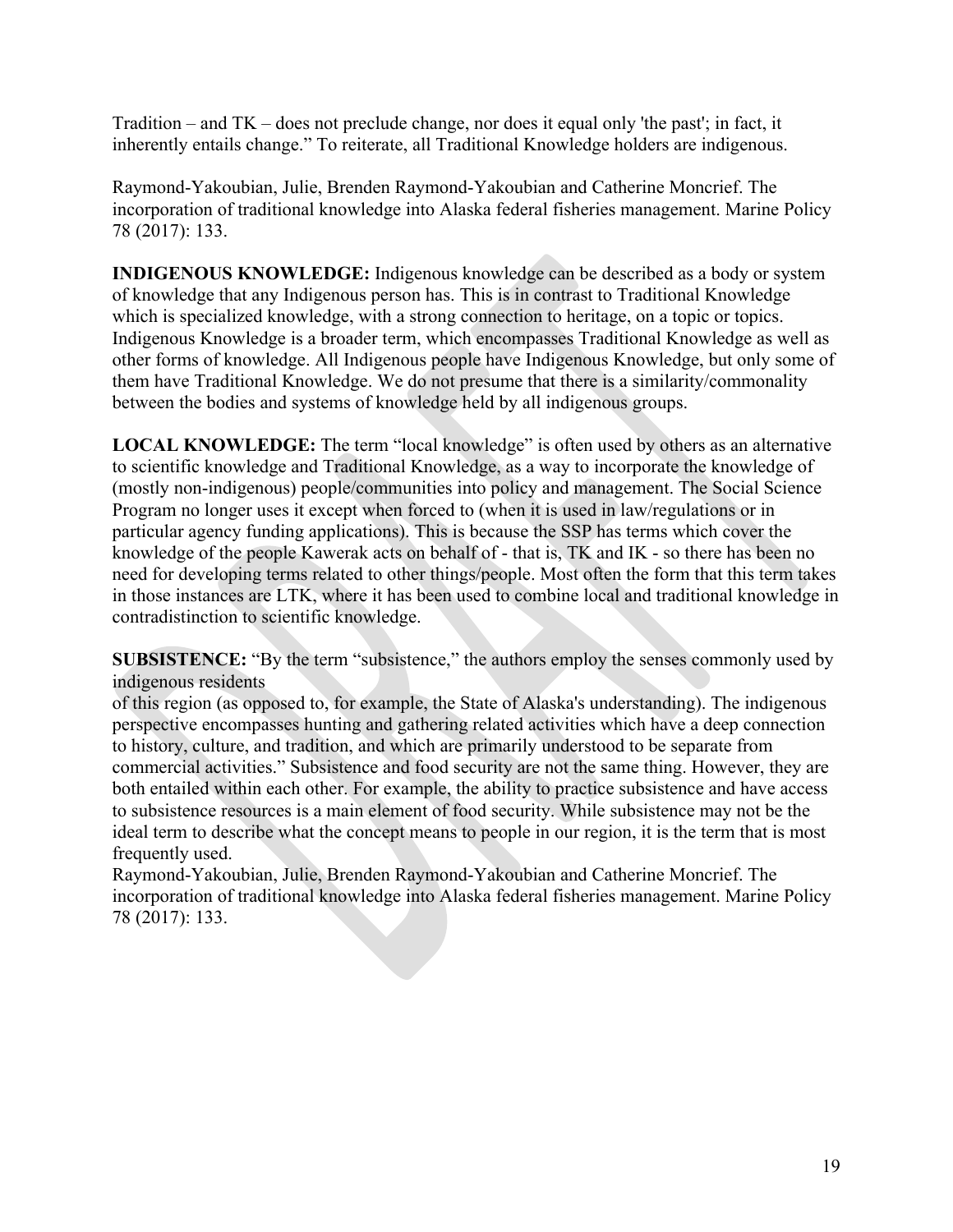# Key Questions from AOS 2016

What steps need to be taken to encourage using science and IK through a holistic lens for CBM programs?

(e.g., a food security lens, ICC‐AK 2015)

- How do we operationalize information generated to inform decision making across all scales?
- What steps need to be taken to connect IK holders and community/regional organizations with scientists to

establish CBM programs that take an approach of co‐production of knowledge?

- What steps need to be taken to encourage and establish an approach for the co-production of knowledge?
- What needs to happen in order to mainstream an ethical understanding and use of IK?
- What steps need to be taken to develop regional research Internal Review Boards?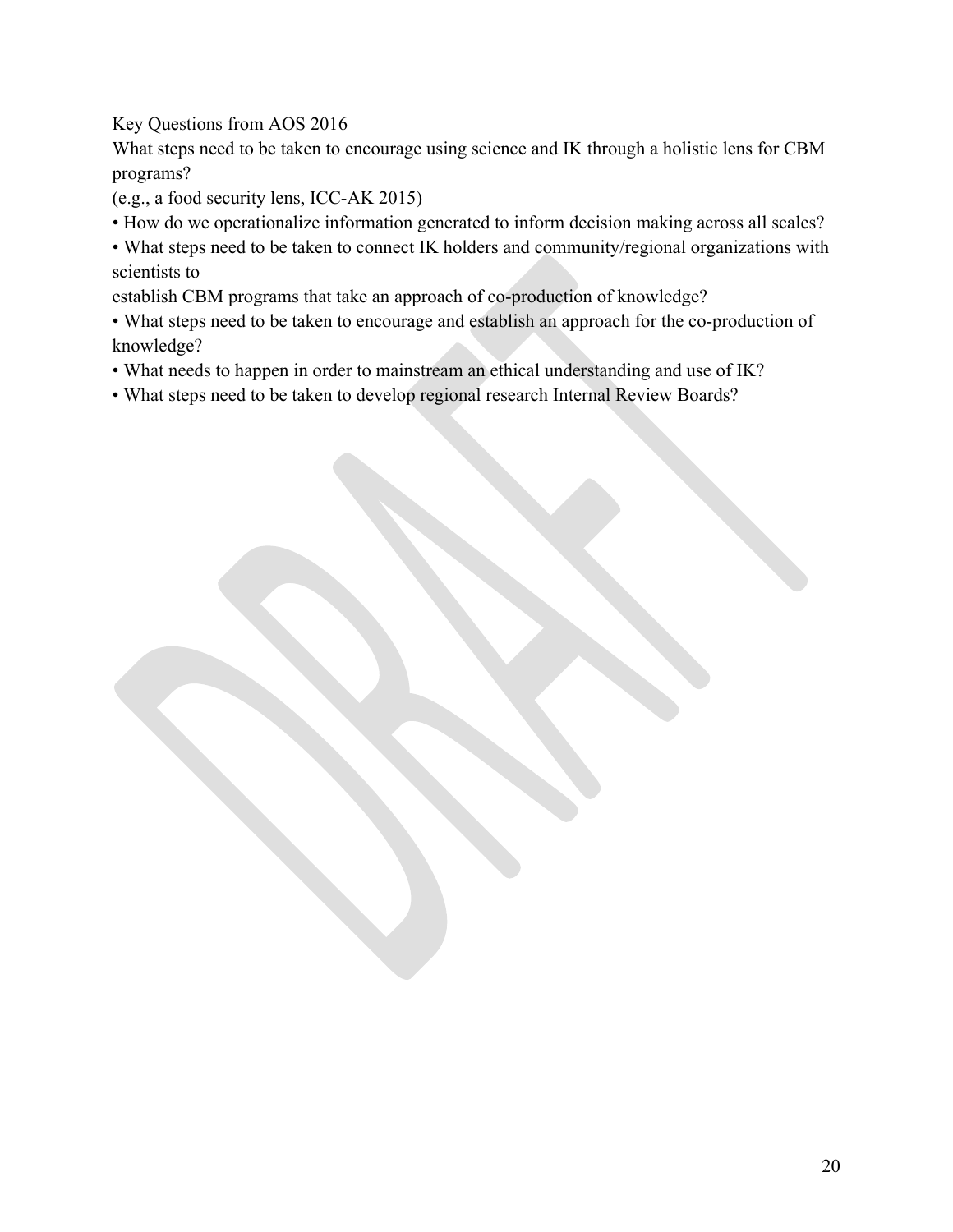## **The Role of Community Programs in Food Security: A Case Study of Ilisaqsivik Society in Clyde River, Nunavut**

# **Shari Fox University of Colorado Boulder**

Ilisaqsivik Society, founded in 1997, is a community-initiated and community-based Inuit organization and registered charity located in Clyde River (Kangiqtugaapik), Nunavut (population  $\sim$ 1,000). Ilisaqsivik is dedicated to promoting community wellness by providing space, resources, and programming that helps families and individuals find healing and develop their strengths. Ilisaqsivik runs dozens of community programs at its wellness centre and out on the land every year.

Almost all of the programs at Ilisaqsivik embed a food component within them. Food programs at Ilisaqsivik experienced an increase starting in 2004 when the Ilisaqsivik Board of Directors became interested in more land programming, teaching land skills to youth, and more country food distribution in the community. It started a 'Father/Son' hunting program, a program that continues to this day, and other food programs were initiated, including the Canadian PreNatal Nutrition Program (CPNP), an after-school program (healthy snacks), Moms/Parents and Tots program (healthy snacks), and school breakfast program. These programs all offer healthy snacks or meals to children and other community members, ensuring access to healthy and adequate food to participants. By 2017, the centre had launched 25 additional programs offered over the year that added to access to food in both direct and indirect ways. Programs that directly address food security include hunting trips that bring country food to the community and programs like the after-school program and the breakfast program that offer daily meals and snacks. Indirect programs teach skills that support harvesting and hunting activities (e.g. hunter apprentice programs for youth) or teach other skills such as sewing clothing or making tools for hunters so they can go out, or money management including how to shop efficiently at the store. Programs like teaching youth hunting skills address food security both directly and indirectly, as they build skills and provide country food at the same time.

Organizations like Ilisaqsivik, organizations that know a community and work with and for community members to address wellness issues from the ground up, have great reach and deep impact. For example, between all of Ilisaqsivik's food-related programs, over 450 community members access direct food programs each day. Youth who started out as participants in hunter apprentice programs are now, years later, instructors in the same program.

Organizations like Ilisaqsivik are critical in communities everywhere for improving food security. These organizations do so in both direct (food programs) and indirect (skills building and wellness programs) ways. Both approaches are central to improving food security at the community level and building community wellness more broadly. Providing access to healthy meals, while also developing individual, family, and community strengths is an approach that works on multiple levels and draws on local knowledge and social/cultural values. There is a dire need for investment in these organizations that are embedded in communities, understand their own communities, and work at the frontlines of food security and food sovereignty and building resilience to deal with all wellness issues for individuals and families.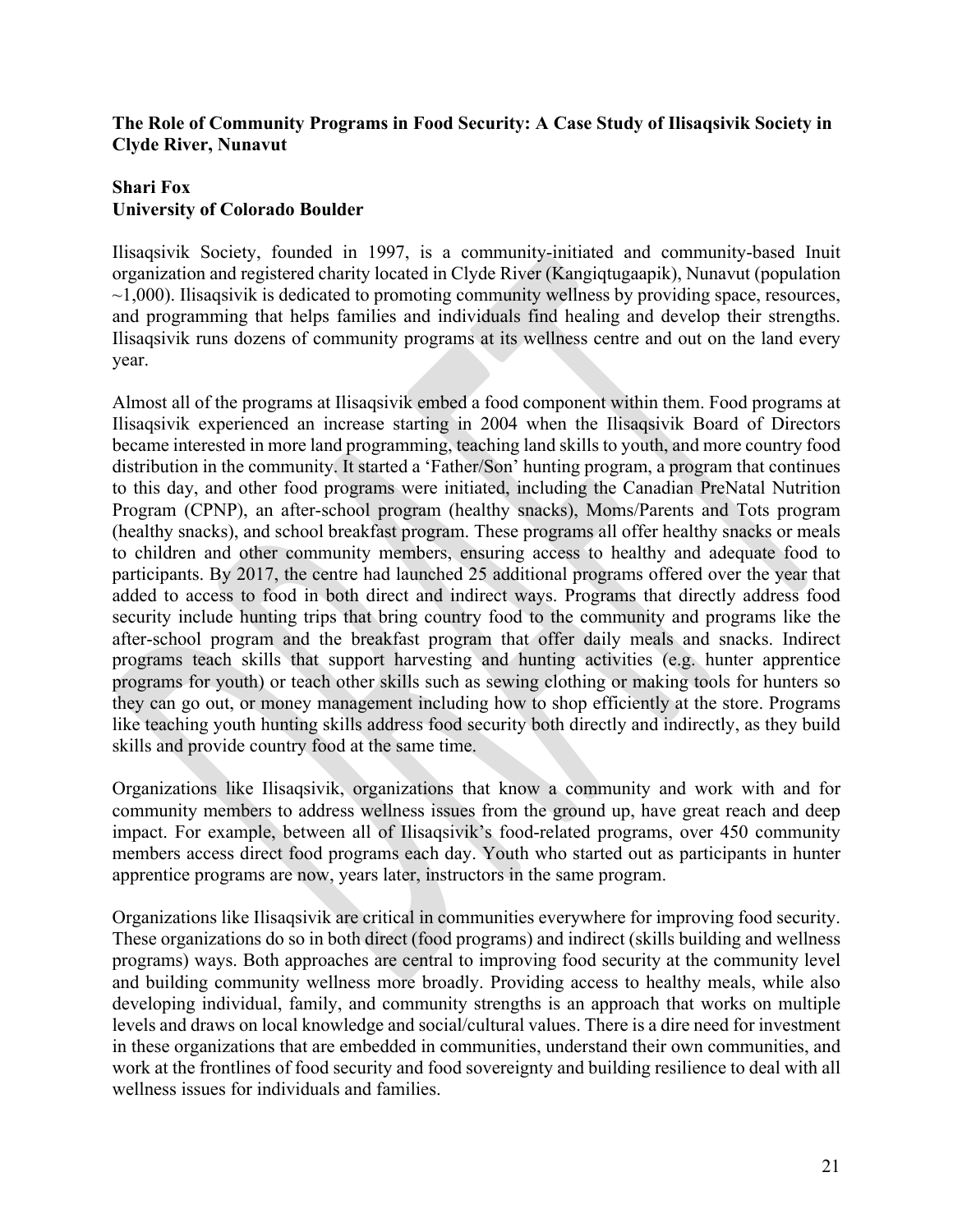### **Climate Driven Disruptions in the Bering Sea**

An ecosystem in peril

Austin Ahmasuk, Marine Advocate, Kawerak aahmasuk@kawerak.org Nome, Alaska

The Bering Sea is one of the most productive ecosystems in the world; Indigenous Peoples have lived in the Bering Sea region for millennia along with countless species of seabirds, marine mammals, and fish. Spanning from Alaska to Russia and influenced by the Arctic and North Pacific oceans, the Bering Sea provides critical cultural and subsistence value for coastal communities, as well as jobs, food, and exports that boost our national economy. The Bering Sea is a distinct and dynamic region containing some of the world's largest and most profitable fisheries, producing approximately 40% of U.S. seafood landings (and over half of Alaska's commercial fisheries activity) and over 25 million pounds of subsistence foods for Alaskans. Bering Sea fisheries also provide over 10,000 full-time equivalent jobs, generating economic value extending beyond Alaska to other states.

Due to the pronounced impact of climate change in high latitudes, the Bering Sea is warming at a significantly faster rate than more temperate zones. Indicator species such as plankton, seabirds, and marine mammals are showing signs of stress and population decline under warmer, more acidic, and increasingly ice-free ocean conditions. These unprecedented environmental changes are compounded by other human-driven stressors, including marine traffic (shipping and tourism), commercial fishing, mining and marine debris (derelict fishing gear and plastic pollution). Further compounding this stress is the lack of holistic, inclusive; comprehensive integrated monitoring, observation, research and response efforts, which has had the effect of excluding coastal community members and Tribes from the decision-making process.

Commercial fishing, while important economically, can disrupt the region's delicate food web by removing large volumes of fish species and damaging fragile benthic habitat. An increase in marine traffic heightens the risk of major events like oil spills and whale strikes and introduces millions of gallons pollution from the discharge of wastewater, chemicals, and trash. Marine pollution includes the millions of tons of plastic spilling into the ocean every year, which pose a significant threat to wildlife and ecosystem health, even in the remote Arctic. Indigenous residents have noticed and it appears at least some discussion at the North Pacific Fisheries Management Council is slowly recognizing there has been a shift in the carrying capacity of the Bering Sea.

Together, climate change and these stressors are accelerating the decline of the Bering Sea ecosystem. There is an urgent need to adopt precautionary management measures for those development stressors, and conserve biodiversity and subsistence opportunities. Resource managers must address these changes, and leaders must act to stop carbon proliferation to prevent the ecological collapse.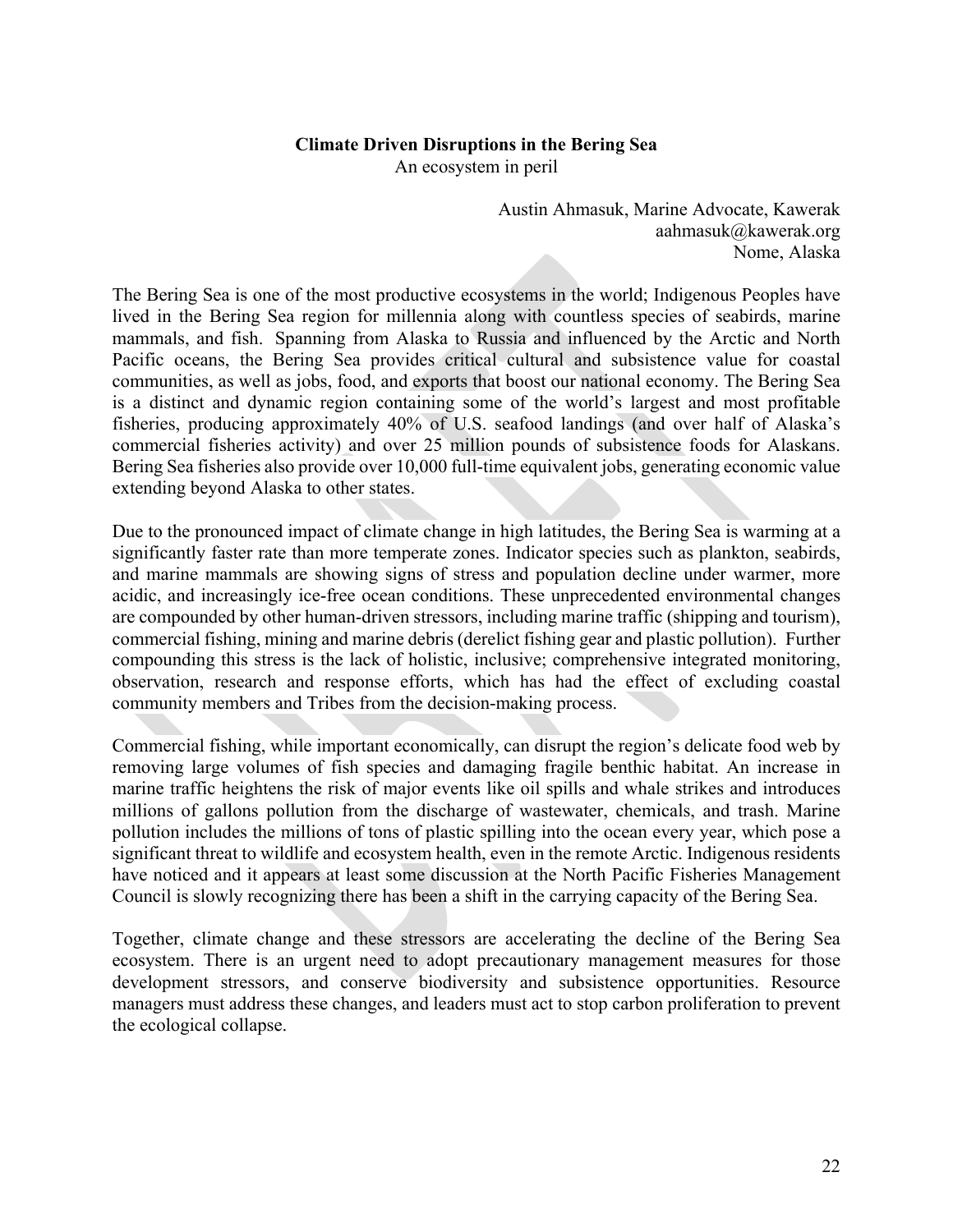This paper is intended to serve as a basis for discussion and to provide a local and indigenous perspective. It synthesizes the causes and evidence of ecological peril in the Bering Sea and identifies the need for a precautionary approach to resource management.

# *The Problem*

The Bering Sea is an exceptional ecosystem of tremendous ecological, economic, and cultural importance. In addition to supporting some of the largest fisheries in the world and providing critical habitat for marine and terrestrial plants and wildlife, the Bering Sea region encompasses the communities of numerous Central Yup'ik, Cup'ik, St. Lawrence Island Yupik, and Inupiaq people and tribes that reside between the southern Chukchi Sea and the Aleutian Islands. These Indigenous Peoples have an innate connection to the land they have stewarded for millennia and live a low-carbon lifestyle, but are especially vulnerable to the impacts of climate change that they did little to create.

Climate change is an existential threat to the Bering Sea ecosystem, and is now coupled with several concurrent and compounding human-caused stressors, including marine traffic, commercial fishing, marine debris and marine mammal unusual mortality events that occurred in 2011 and 2019. Alaska Native marine mammal subsistence hunters have witnessed startling changes to marine mammal health. Salmon are dying due to heat stress not long after they enter river ecosystems startling communities across the region. Together, these stressors exceed the capacity of current resource management, and demands systematic management approaches to preserve long-term ecosystem health.

These human-ecosystem interactions threaten the entire Bering Sea, but are especially concerning in biologically diverse areas with uniquely high ecological value-- and are exacerbated by the lack of community-based comprehensive and integrated monitoring, observation, research and response systems. For example, the Pribilof Islands marine ecosystem is a biologically rich microcosm of the Bering Sea, and offers important evidence of the environmental changes that have already occurred and those that are underway. One key indicator is the pup production of northern fur seals, which has been declining on St. Paul at an approximate annual rate of 4% per year.3 Similarly, Pribilof Island seabirds had low reproductive success in 2018, with fewer numbers of breeding birds and a delayed breeding season.<sup>3</sup> In addition, Pribilof Island blue king crab stocks have been depressed since crashing in the 1980s.<sup>4</sup> Though not as well studied those same stressors are occurring in the northern Bering Sea.

# *Climate Change/Ocean Acidification*

As part of the fastest-warming region on Earth, the Bering Sea is in peril, which may have ripple effects around the world. Local and traditional knowledge, together with national and international research, suggest that the region is undergoing an unprecedented environmental shift, with troubling consequences for the marine ecosystem. Over the past five years, the winter atmospheric conditions that influence the region have been significantly different from the historical norm. Sea surface temperatures in the northern Bering Sea have been as much as 5°C warmer than the historical average. The lack of winter sea ice in most of the Bering Sea defies previous climate forecasts, which predicted that we would not see these conditions until 2050. Meanwhile,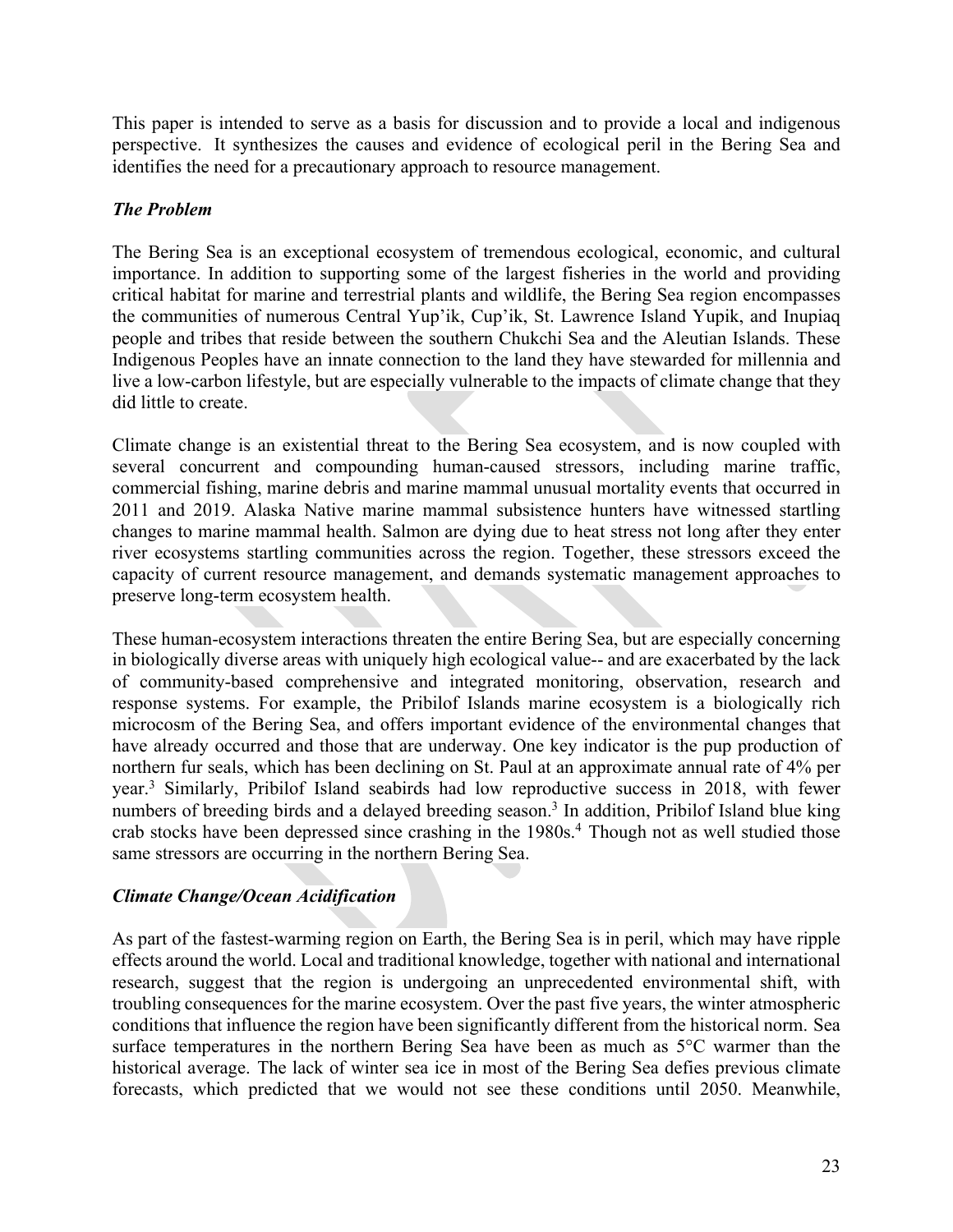observations and data indicate that the distribution, population size, and survival of key marine species are changing drastically, with increasing reports of massive die-offs of seabirds and marine mammals.

Like most modern environmental challenges, these disruptions in the Bering Sea are driven by climate change. Left unchecked, our consumption of fossil fuels will have countless negative impacts not just to the Bering Sea ecosystem, but also to the entire country. Management agencies should contribute to climate change mitigation by advocating strongly for the regulation and reduction of carbon emissions.

# *Marine Traffic/Shipping*

While some decision-makers celebrate the fact that the loss of Arctic sea ice creates new "opportunities" for marine shipping and tourism, military exercises, resource extraction and more, there is significant cause for concern that these new activities will cause additional harm to the Bering Sea ecosystem. A rise in vessel traffic not only increases the likelihood of major events like oil spills and whale strikes and entanglements, but also raises the risk of pollution from the discharge of wastewater, chemicals, and trash. The continued use of carbon-intensive Heavy Fuel Oils (HFOs) is polluting the Arctic and reducing air quality, while also contributing to climate change and ocean acidification.

The less visible impacts of marine shipping have the potential to disrupt the delicate food web of the Bering Sea. Vessels discharge both sewage and greywater directly into the water when beyond the regulatory 12 mile legal threshold established in Article 3, Part II of the United Nations Convention on the Law of the Sea. Vessel discharge is difficult to mitigate because of the remoteness of the area with little enforcement being carried out it will be difficult to hold vessels accountable. Vessel hulls and ballast water can transport invasive species, which can take over a habitat and destroy a region's biodiversity. Although Alaska's historical sea ice and cold-water temperatures have previously made it an "oasis" from invasive species that is changing due to climate change and growth in vessel traffic. The Alaska Department of Fish and Game has identified over 15 species of marine invertebrates and aquatic plants that pose a "high risk" of being transported from Canada or the Lower 48, including green crabs, zebra mussels, and spiny water fleas.<sup>12</sup>

Another concern surrounding increased marine traffic is the effect of ship noise and vibration on marine mammals, who use sound to communicate, feed, navigate and reproduce. Marine mammals exposed to noise from marine traffic can suffer from increased stress levels, hearing loss, changes in behavior, injuries or death. Constant noise could force marine mammals out of their usual habitat, potentially reducing their ability to find prey.

Although there are still gaps in our understanding of how increased marine traffic will affect the Bering Sea ecosystem, we know this activity poses enough risk to warrant regulatory caution. From vessel speed limits to restricted areas to a prohibition on HFO use in the Arctic. There are too many options for decision-makers to mitigate the impacts of vessel traffic on the irreplaceable Bering Sea ecosystem but it appears the best option is to engage with indigenous communities early and often.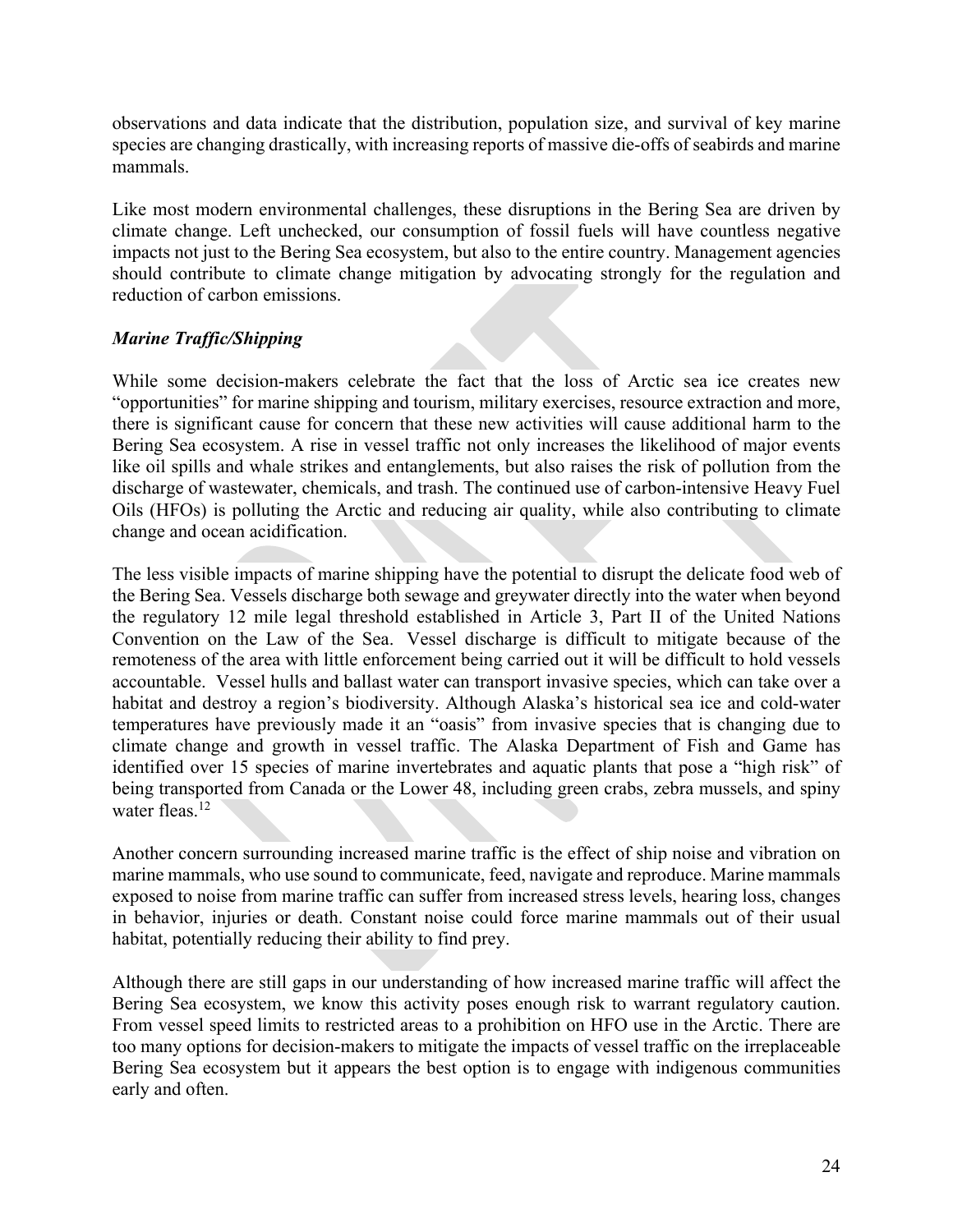## *The need for collaborative research*

As Indigenous Peoples, we have lived in the Arctic for millennia. As stewards of our lands and waters we have developed inextricable connections that form the foundation of our own understandings of our environments, including marine, freshwater, terrestrial, atmospheric, and ice. Our knowledge has been passed down from generation to generation, and is continually updated, adapted, and reshaped as our individual and collective experiences and observations inform them. Our view of the 'ecosystem' is holistic and recognizes different systems, and the connections between them, such as the physical, biological, chemical, social, and cultural systems. Human and non-human persons and connections of all kinds are known and respected. Importantly, our view includes humans as part of this highly interconnected system.

Alaska Native organizations and communities are extremely concerned about environmental and other changes happening in the Arctic and are eager to contribute. The "race" to the Arctic research must consider the indigenous roles our communities and experts can offer. Our desire is to work to create a collaborative, effective, and widely beneficial understanding of the Arctic and have meaningful involvement in research to better understand the changes we see first-hand.

## *Commercial fisheries dynamics will affect the health of the Bering Sea*

Commercially important species like Pacific cod and Pollock have historically been confined in the southeastern reaches of the Bering Sea.<sup>3</sup> In recent years, however, species have moved into the northern Bering Sea. One indication of this northward shift is in the collapse of the Pacific cod fishery in the Gulf of Alaska, which was closed for the first time in December 2019 in response to record low numbers. Since 2012, the center of the Bering Sea Pollock population has moved northward at a rate of 18 miles per year.<sup>4</sup> Researchers have observed a sharp decrease in the availability of prey for young walleye Pollock in southern waters of the Bering Sea during warmer years, which limits the survival of Pollock during the first winter and decreased recruitment over consecutive years.

Changes in the abundance, distribution, and energy content of forage fish may affect the survival and growth of apex predators like seabirds and marine mammals. Survival rates are generally highest when ample food is available, while disease and starvation rates increase when food availability is low.

It is critical that resource managers consider the ways that human consumption of marine resources can exacerbate climate impacts and further disrupt the Bering Sea ecosystem.

### *Marine Debris/Plastics Pollution*

Despite its small population and remote location, Alaska's coast is littered with marine debris. Human created waste that is deliberately or accidentally deposited in oceans and waterways. Marine debris is generated by marine traffic, weather events, and ocean currents, which transport large volumes of debris from as far away as Asia. Growing populations, increased maritime activity, and consumer preference for plastic-based single-use products have resulted in a rapid increase in marine debris, which threatens wildlife and ecosystem health. Over one million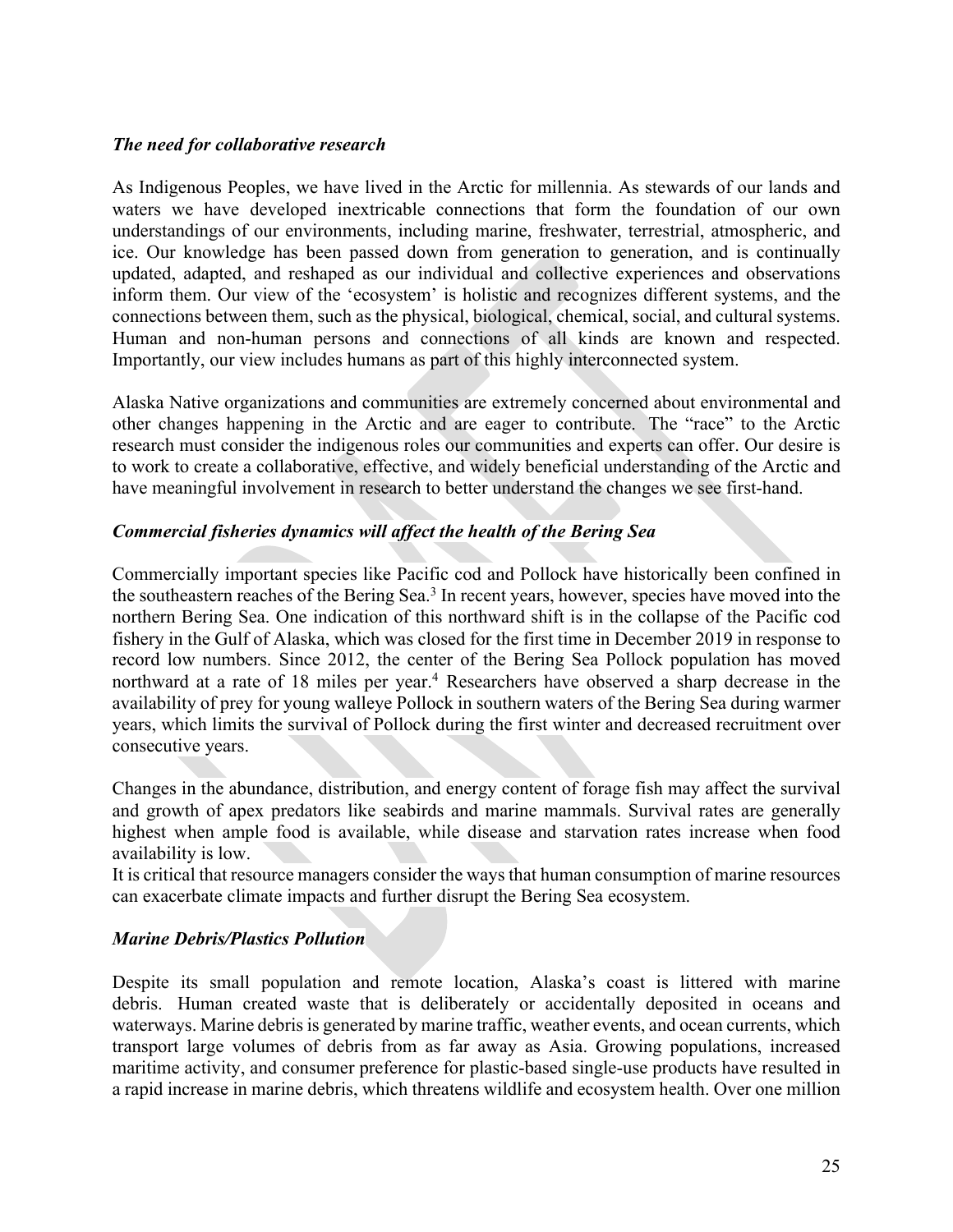pounds of marine debris have been collected from the Bering Sea coastline, including St. Lawrence Island and the Pribilof Islands.

Most marine debris contains plastic. Each year millions of tons of plastic leak into the ocean from coastal regions alone— equivalent to dumping the contents of one garbage truck into the ocean every minute. Without significant action, worldwide there may be more plastic than fish in the ocean, by weight, by 2050. According to the UN, marine plastics pollution costs an annual \$13 million per year in damage to marine ecosystems, including impacts to marine productivity, fisheries, and tourism. In addition to the direct economic costs, marine plastic pollution has adverse impacts that are more difficult to quantify, including effects on human health, food chains, and other essential economic and societal systems.

Globally, approximately 20% of marine debris is generated at sea. Abandoned, lost, or discarded fishing gear, also known as derelict fishing gear, is one of the most pervasive and harmful types of marine debris, and is the most common type of marine debris found in the Bering Sea region. Due to the high level of fishing activity in the region, fishing nets (trawl, seine, and gill nets), lines, and plastic bands are frequently adrift or washed ashore. These materials can entangle animals and result in death through starvation, strangulation, or predation. Although less common in the Bering Sea marine ecosystem, marine debris also originates from land-based sources and includes cigarettes, plastic bags, and food and beverage packaging and accessories. This trash is either littered directly into rivers or oceans or it spills out from inadequate waste management systems.

Marine debris poses a serious threat to wildlife and ecosystem health. Since the early 1930s, Pribilof Islands fur seals have been observed entangled in marine debris, although this has become more common since the 1960s, when greater fishing activity brought more fishing nets to the region. Evidence of bowhead whale entanglement has been observed as far north and Saint Lawrence Island. Marine debris is dangerous to marine life not only because of the risk of entanglement, but also because small pieces of debris may be mistaken for food and eaten, causing starvation, internal blockages, and death. Whales, walruses, and sea lions are all prone to ingesting and tangling in marine debris near the Alaska coast. According to National Geographic, 90% of seabirds currently eat plastic and nearly all of them will eat plastic by 2050.

## *Tribal Sovereignty and building Meaningful Role for Tribes in Management*

The United States must not turn its attention away from meaningful tribal involvement in coastal and maritime management. Contemporary ecosystem management recognizes the importance of local communities' participation in effective management and if sought collaboratively could address many national interest concerns. If a program existed for states to include local communities to collaborate with the federal government in managing the nation's coastal areas and resources better management will result. In July of 2011, after 32 years of active participation, Alaska became the only state to withdraw from the coastal zone management program. This significantly disenfranchised communities and tribes and eliminated the state's ability to manage its coastline and marine resources. Though the ACMP was not perfect it left a subsequent void from actively participating in the monitoring, observation, and research of coastal areas and precludes any meaningful role in decision-making. It also gave full authority and control to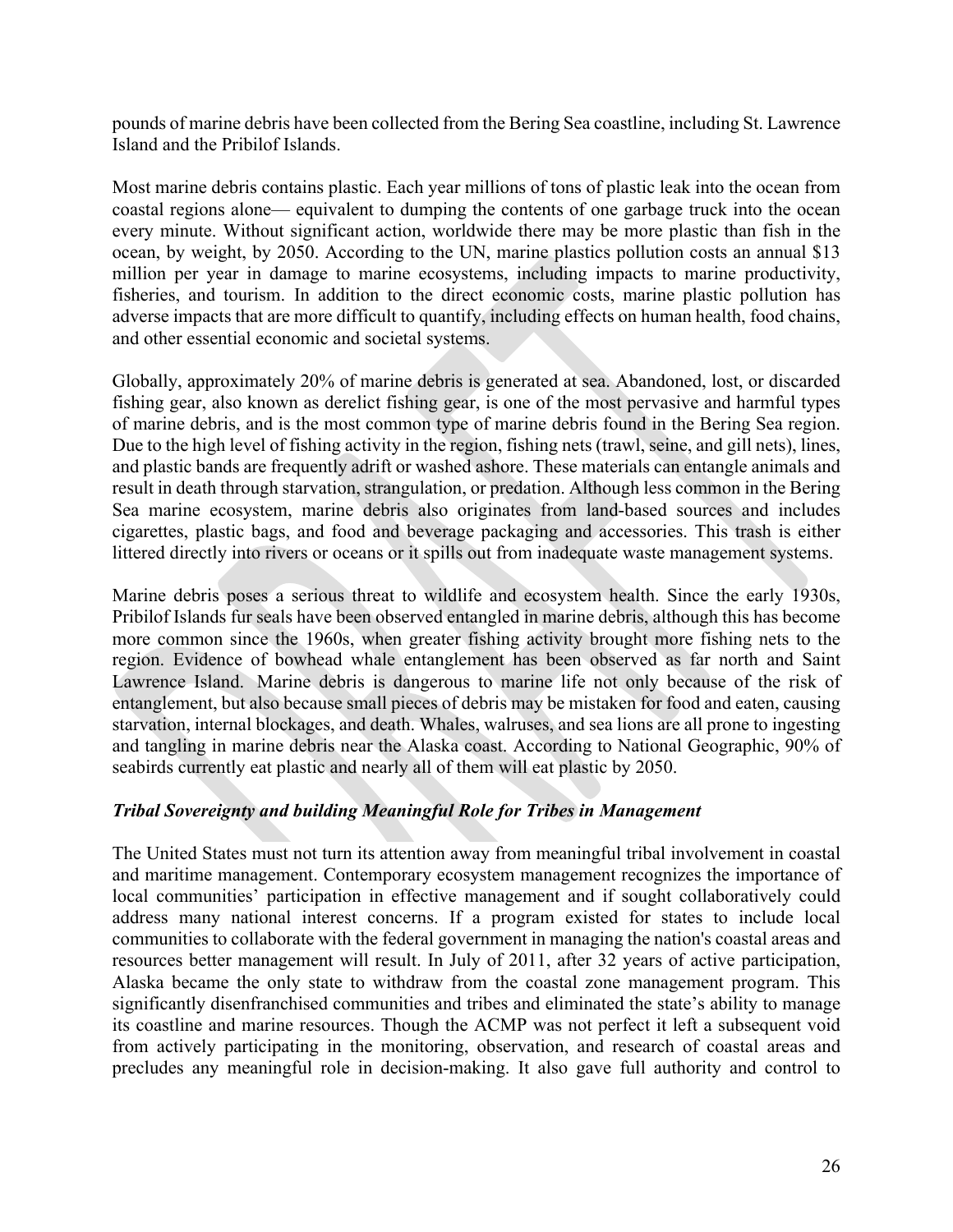political appointees subject to the influence of major resource development corporations. An initiative to restore the ACMP was blocked by oil, mining and other powerful corporations.

On January 21, 2015, President Obama signed an Executive Order 13689, titled "Northern Bering Sea Climate Resilience Area", creating a tribal role in the future of the northern Bering Sea . Unfortunately, it was barely formed before it was abolished by the Trump Administration. This needs to be reconstructed with stronger pillars for Tribal management. For Bering Sea communities and tribes to again have authority in coastal and marine resource management, they must have an active role as sentinels in the monitoring, observation, and research of coastal and marine areas, and have the opportunity to bring these findings and their traditional knowledge to decision-making bodies.

# *Critical Next Steps*

Coastal communities, tribes, and ocean conservation organizations are coming to agreement the Bering Sea is in peril, due in large part to the human-created stressors described in this paper. We are facing an ecological crisis that requires timely action and change in management strategies and practice, as well as precautionary measures to strengthen the resilience of the Bering Sea ecosystem. This includes the incorporation of community observations, tribal perspectives, and indigenous knowledge and integration with Western science.

Austin Ahmasuk is an Kingikmiu Inupiaq born and raised in Nome, Alaska who has been an environmental, subsistence, and tribal advocate for the Bering Strait region since 1997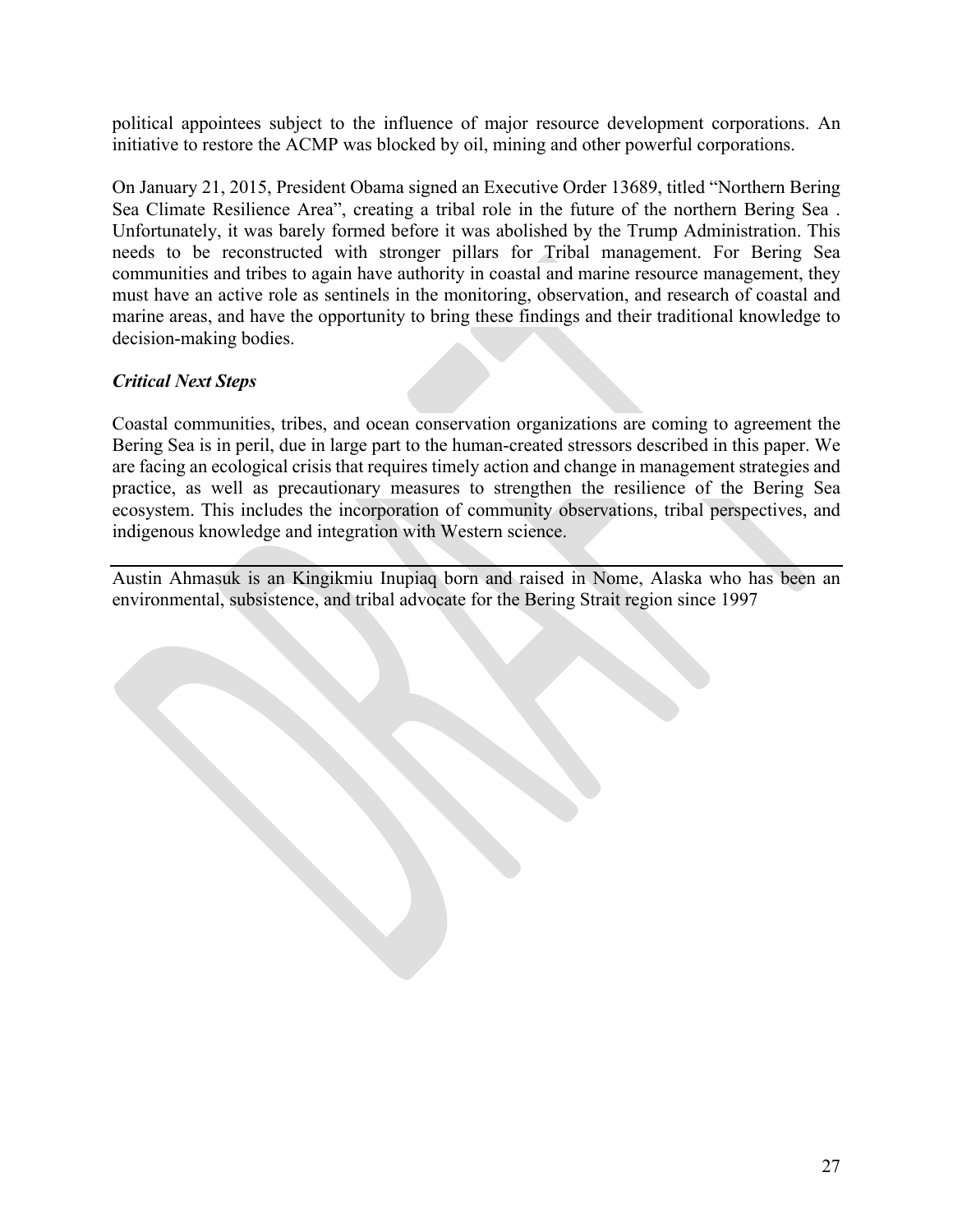Eva Burk: Indigenous Knowledge and Co-Management IFSS

I recently had the chance to sit in the sauna with Dr. Reverend Anna Frank, a knowledgeable Elder from Minto, and another Alaska Native woman, in between our generations. We talked about all kinds of issues but Dr. Reverend Anna Frank was adamant that I attend the upcoming Board of Game meetings to defend her proposal. Alaska Depart of Fish and Game (ADF&G) proposed to reauthorize antlerless (cow) hunts but did not include a quota for ceremonial harvests, which would have technically kept them illegal. In the past several years, ceremonial hunts were made illegal and hunters only found out once they called ADF&G to apply for permits. However, ADF&G did make an exception and allowed all ceremonial hunts to take place.

Dr. Reverend Anna Frank ensured we had a proposal together in time for their deadline and Tanana Chiefs Conference did an excellent job of gathering youth and key tribal leaders together to present hours of public testimony. In accordance with this guidance, my official position in public testimony is that: I oppose proposal 140 (ADF&G) and support proposals 141 (Tanana Rampart Manley Fish & Game Advisory Committee), 142 and 143 (Dr. Reverend Anna Frank) regarding reauthorizing antlerless (cow) hunts and protecting ceremonial harvests. Full proposals can be found here: http://www.adfg.alaska.gov/static/regulations/regprocess/gameboard/pdfs/2019- 2020/proposals/fairbanks\_120-154.pdf.

I sat through my first round of Alaska Board of Game public testimonies on Saturday, March 7, 2020 and made the following notes from my family and community testimony:

- There are discrepancies between biologists' "estimates" and local observations;
- ADF&G has failed to truly consider and/or validate Indigenous knowledge;
- There is a clear violation of tribal consultation requirements;
- Food sovereignty and security are impacting local village's sustainability;
- Racism, income inequalities, pressure from outside hunters and cultural disrespect (e.g. wanton waste of moose meat by non-Alaskan hunters) are still largely apparent;
- Villages would gladly accept any unwanted meat taken by out-of-area hunters and this should be investigated further as a way of building good faith and a reciprocal relationship;
- Native youth are being empowered and their testimony was respectfully considered;
- There are relationships between board of game members and the Native community that can be strengthened and be a place to build from, to truly incorporate Indigenous knowledge into the operating standards of the ADF&G; and
- The Native communities need to continue efforts such as the TCC Hunting and Fishing Task Force to continue empowering youth and educating their people on the appropriate way to engage with the ADF&G.

I tried to note the positive as well as the areas that can be improved upon. I would like to see state and federal agencies truly incorporate Indigenous Knowledge into their decision-making (e.g.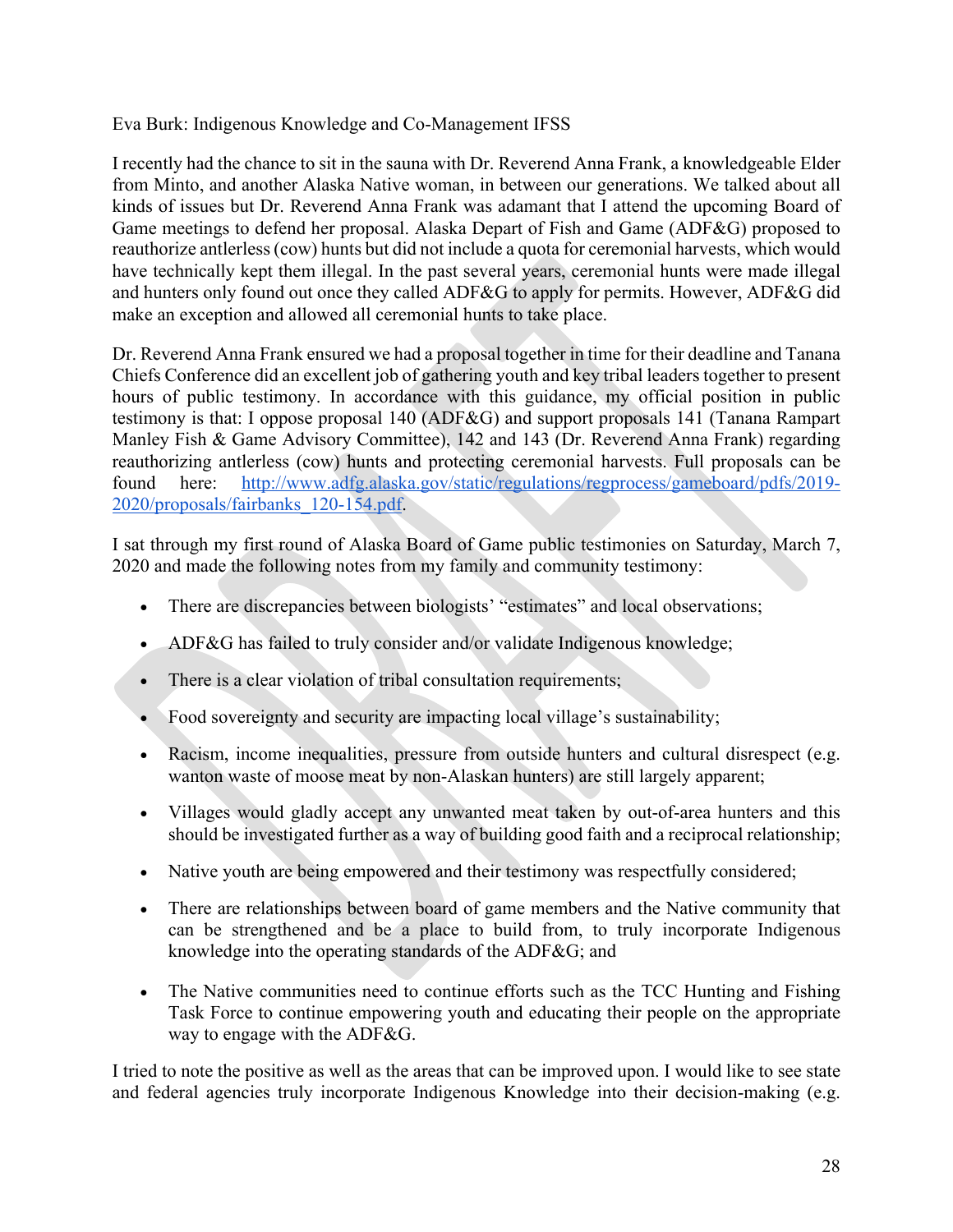ADF&G and United States Fish and Wildlife Service [USFWS]). This can only be done through co-management and forming working relationships, establishing goals and measuring progress.

My trapping friend attended the final Board of Game meeting and noted that proposal 140 passed because ADF&G cited low birth weights and twinning ratios. I find this odd because proposal 140 largely based its validity on traffic safety (mostly along Parks Highway) and there was significant testimony against the hunts. I heard hours of testimony that moose numbers were low in comparison to history and the pressure from outside hunters was overwhelming. I also thought how are they consistently and accurately able to measure low birth weight or twinning ratios? What about how the vegetation was affected by the random snow, rain and freeze-thaw cycles of winter 2018-2019 and the lack of rain in spring 2019? What about the large fire near Nenana (in the game management unit the proposal affected) and the lack of new growth that I see on the trapline trail? What about the late fall rains that can make travel to the preferred vegetation harder for calves? Is it ok to hunt cows when they could be pregnant? Is it ok to hunt cows other than for ceremonial purposes? If climate change is affecting moose habitat and nutrition, is the appropriate measure to hunt more cows to "stabilize a growing population and keep it within the capacity of the habitat?" (ADF&G 2011).

I recently went trapping with my dad and this same friend - I brought this proposal up again because my friend just believed ADF&G without question. I wanted to discuss what could cause low birth weights or twinning ratios and the appropriateness of cow hunts. My dad said Native people never took cows unless they were barren and only for survival or ceremonial purposes. The moose will present itself to you when you are in need. Barren cows have a distinct color and noticeable fat that sways when the cow walks. Also, a cow will lose fat and luster as it reproduces/ages and accordingly, likely produces smaller cows. We talk a lot about climate change impacts ranging from snow and ice trails, river travel, water depths, vegetation, temperature, precipitation and animal behavior. To him, there are too many factors that can cause drastic changes in short time periods. He says the moose reproduce well when they feel safe which is not easy right now because their environment is changing rapidly, which stresses them out and will affect their reproductivity. He stated that twins are rare and the twinning ratios should be about 1 in 15, whereas ADF&G states 15-20% indicates a healthy population, based on 30 years of radio collar data (ADF&G 2011). It should be noted here that Indigenous people have been observing and sharing data with each other for 10,000 years. We do this for survival and do not take our science lightly as our livelihood depends on it.

The Yukon Department of Environment, Fish and Wildlife Branch in Whitehorse, Yukon states the following about cow hunts:

All cow harvests should be avoided:

- Cow harvest is associated with a high risk of population decline. Cow harvest has a greater impact on populations than bull harvest because it also represents a potential loss in calves/reproductive capacity of the population.
- The harvest of 1 cow is equal to the harvest of 3 bulls.
- More than 80% of adult cows produce calves each year. Cows without calves ("dry cows") are generally those that have lost their calf and will reproduce again in subsequent years (Yukon Environment 2016).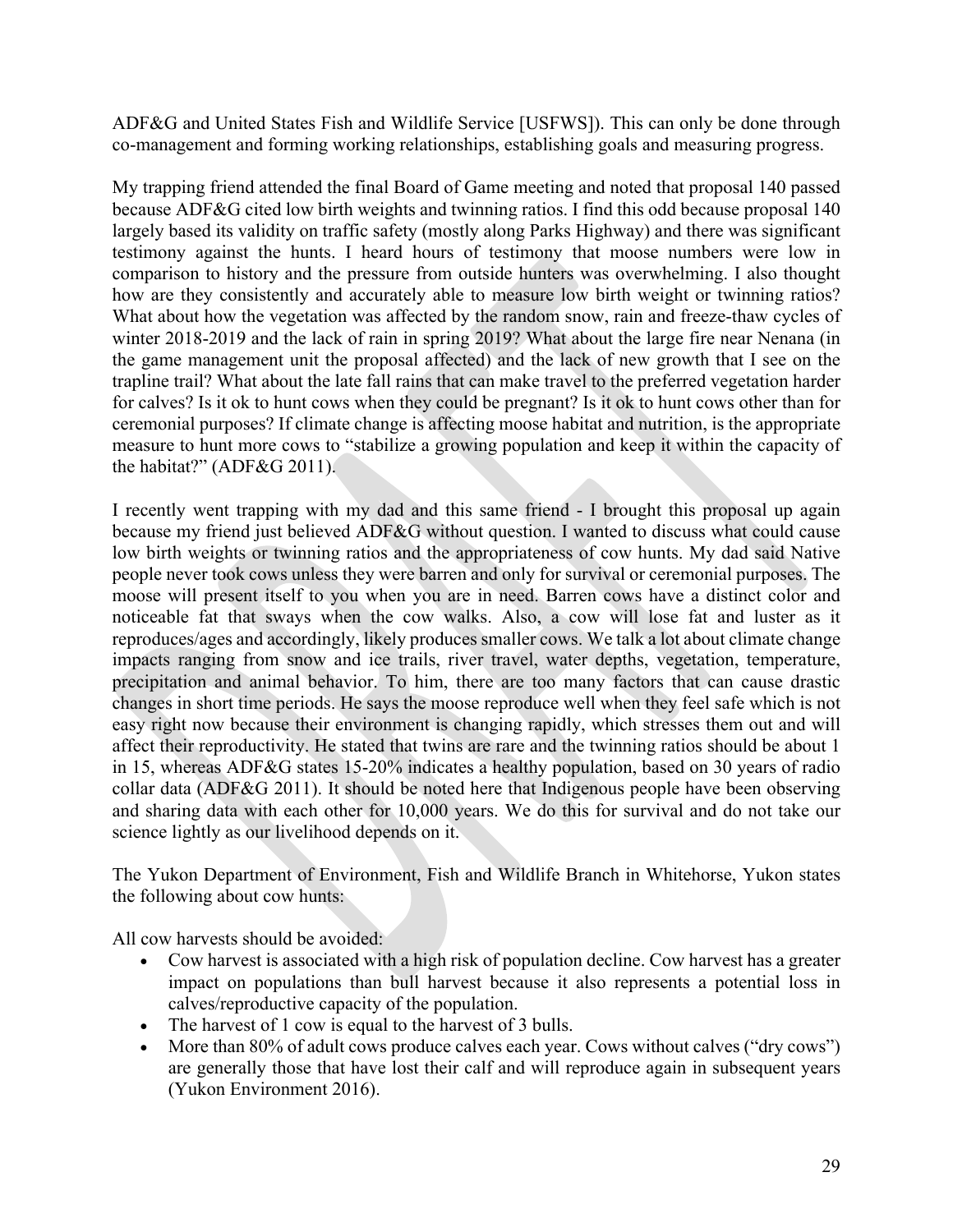From what I have been taught by my Elders, relationships with animals based on values and reciprocity are the only way to approach management or co-management. From my research, I understand that co-management can only work if all partners have equal voices. Also, coproduction of knowledge, led by Indigenous researchers with rights to data ownership, provides the foundation to build true co-management strategies and partnerships.

## References:

ADF&G. 2011. *Interior Alaska Moose News, Summer/Fall 2011*. Retrieved from: http://www.adfg.alaska.gov/static/species/speciesinfo/moose/pdfs/interior\_moose\_news\_fall\_20 11.pdf

Yukon Environment. May 2016. *Science-Based Guidelines for Management of Moose in Yukon. Yukon Fish and Wildlife Branch Report MR-16-02.* Whitehorse, Yukon, Canada. Retrieved from: http://www.env.gov.yk.ca/publications-maps/documents/moose-guidelines-2016.pdf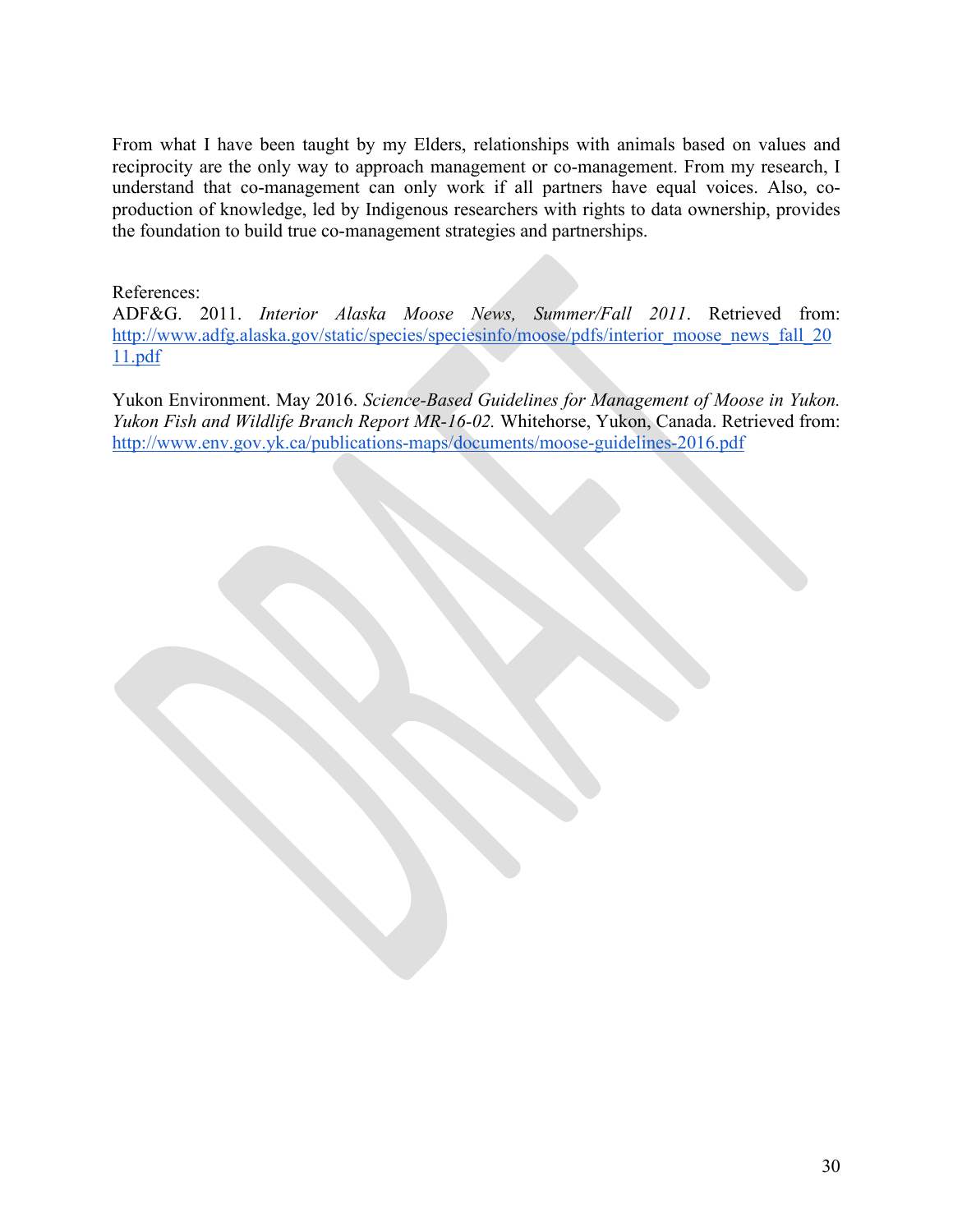## Additions from Ikaarvik

Ikaarvik prefers the term "community-driven" research to "community-based" as we feel that the latter term has been co-opted by outside researchers working in communities for short periods of time, and responding to outside agendas. "Community-driven" research allows for a power shift, for the people who live in the North to determine and act on their own research priorities, and utilize methodologies that properly follow Indigenous Knowledge. Imperative in communitydriven research is the inclusion of Indigenous Knowledge in all stages of research, and emphasizes the critical role of IK in interpretation, rather just in the collection, of data.

Ikaarvik believes that true, equal inclusion of Indigenous Knowledge in research depends on the understanding that IK is not simply data – properly understood, it provides guidelines for ways of working together and building the relationships necessary for mutual understanding. Ikaarvik youth have developed a Nunavut-specific handbook that they have called ScIQ (science  $+$  IQ) which follows the Inuit societal values as a way of laying the groundwork for the creation of better Arctic research. They have "interpreted" the 8 values of Inuit Qaujimajatuqangit into steps that an outside researcher can follow before, during and after their research. In a powerful role-reversal, Indigenous youth are now in the position to inform outside researchers how to conduct their work; using IK as the ground rules for working together benefits not only the local people, but science as a whole. Research become more efficient, cost-effective, relevant and frankly BETTER when two ways of knowing are merged. More information can be found at:

Link to ScIQ: https://ocean.org/wp-content/uploads/ScIq-Report-and-Recomendations-lores.pdf

Ikaarvik would like to invite the AOS to consider ways that all Indigenous youth have the support, time and space to participate in research. Indigenous Northerners are in a powerful position to use two ways of knowing, and youth are in the perfect position to facilitate the two-way transmission of knowledge between their communities and researchers. Having "a foot in two worlds" is an incredible strength and uniquely qualifies Indigenous youth to be the bridge towards creating observing systems.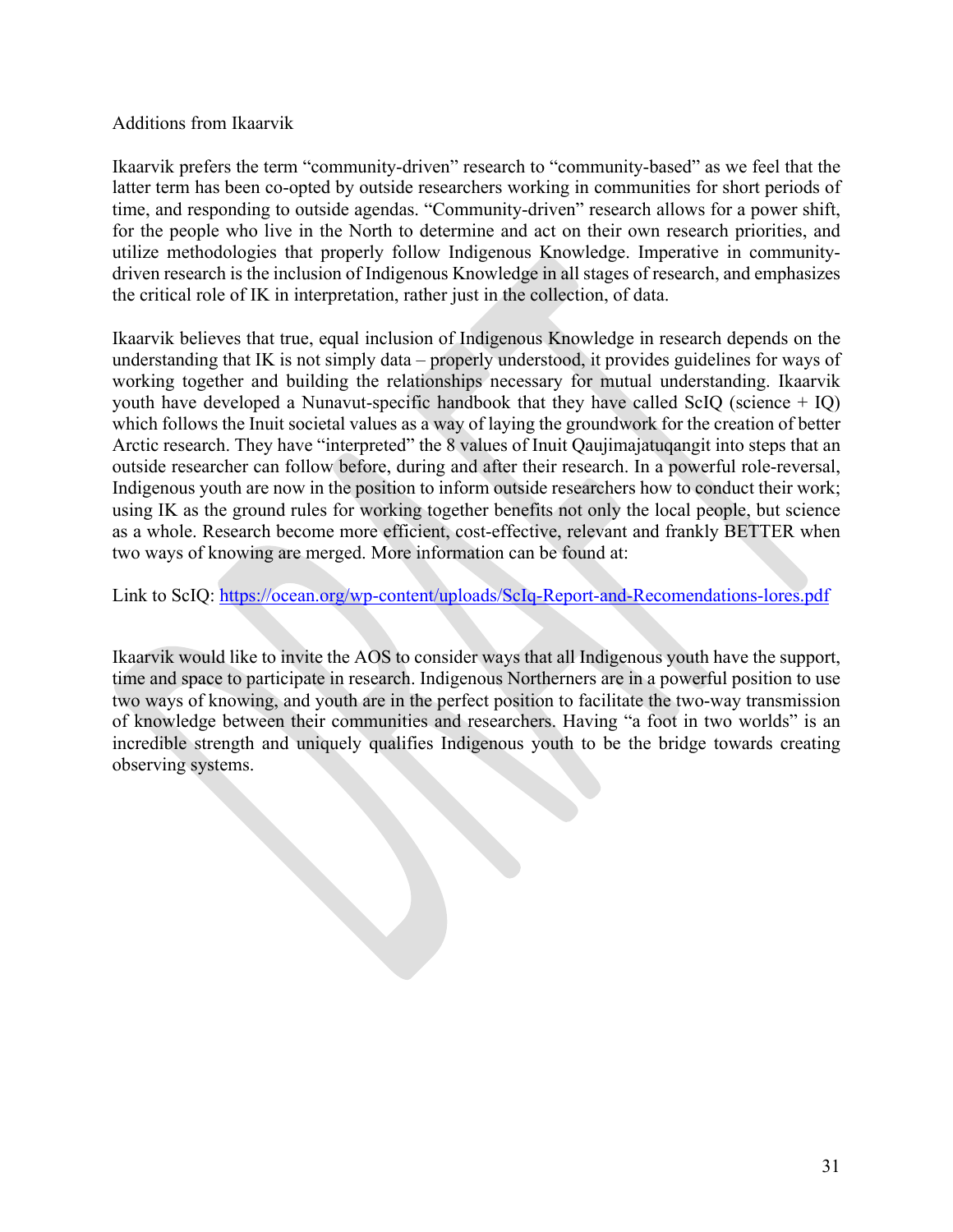#### Juno Berthelsen

Greenlandic experience of colonial structures and discussions of power and participation in policy making in management of total allowable catch.

Greenland is populated by around 90% Indigenous people with many of them being descendants of both Inuit and colonial settlers from Denmark and Western Europe, and the Indigenous population is therefore a group with highly mixed heritage. The concentration of mixed individuals of European/Inuit descent is mainly to be found in the capital, Nuuk, as well as some of the other bigger cities, such as Sisimiut and Ilulissat, and are in general considered to be the elite in Greenlandic society, because of better access to higher education and leadership positions with considerable power in decision-making processes. The influence of European and Danish presence today and throughout colonial history has had implications on traditional Inuit worldviews and cultural practices and values, and this is especially apparent in Nuuk, where European and Danish influence is heaviest.

Today, Greenland's economy relies mainly on fishery, which accounts for around 90% of Greenland's exports. Fishing on the scale we see today is not part of a precolonial Inuit practice, but is rather a consequence or outcome of the introduction in the  $20<sup>th</sup>$  Century of Danish fishing traditions as a business strategy to establish and uphold a Western capitalist economic model in Greenland. Most Indigenous people outside of Nuuk rely on fishing for their economies, while a smaller and decreasing number rely on subsistence hunting. There is an issue with both fishing and hunting that connects to colonial structures established throughout Greenlandic colonial history, and that revolves around who decides which animals can be caught or hunted as well as the quantity of that wildlife. Today, there is collaboration and communication between the Greenland Institute of Natural Resources and Greenlandic fishermen and hunters around observations of wildlife and recommendations of quotas. In recent years there have been disagreements on the numbers or quantities of both fish and sea mammals, such as halibut, cod and belugas, and there have been heated debates around whose observations and recommendations to follow.

A new fisheries law was proposed some years back that seeks to distribute fishing quotas more fairly to fishermen around the coast instead of to the centralized fishing companies, such as the government-owned Royal Greenland. Even though the government, which is heavily influenced by an administration that is dominated by Danish people in leadership positions, has promised to consider the small-scale fishermen, they seem to favor the big centralized fisheries, in that raised quotas for halibut, for example, have been extended to Royal Greenland. The law is still under process. The process of Total Allowable Catch (TAC) decision-making is complex (Jacobsen & Raakjær, 2012), but the discussion should include conversations about centralization of power which is a legacy of colonial structures that involve decision-making processes around utilization of natural resources, which are characterized by unequal power relations. The reason why it is so important to include conversations of colonial structures is that Greenland is an example of how we as Indigenous people can gain more self-determination and political sovereignty, but yet still carry on colonial legacies. Growing up in Nuuk, especially growing up in a poor family without many resources, can make it very hard to go hunting and if you do not have adequate access or ability to go hunting for your own food, you are left with the option to eat imported Western food. The country food that you can buy is typically very expensive, and that makes it very hard for people with low income to eat anything but a Western diet, which is disconnected from our Indigenous food culture. With the urbanization that is happening in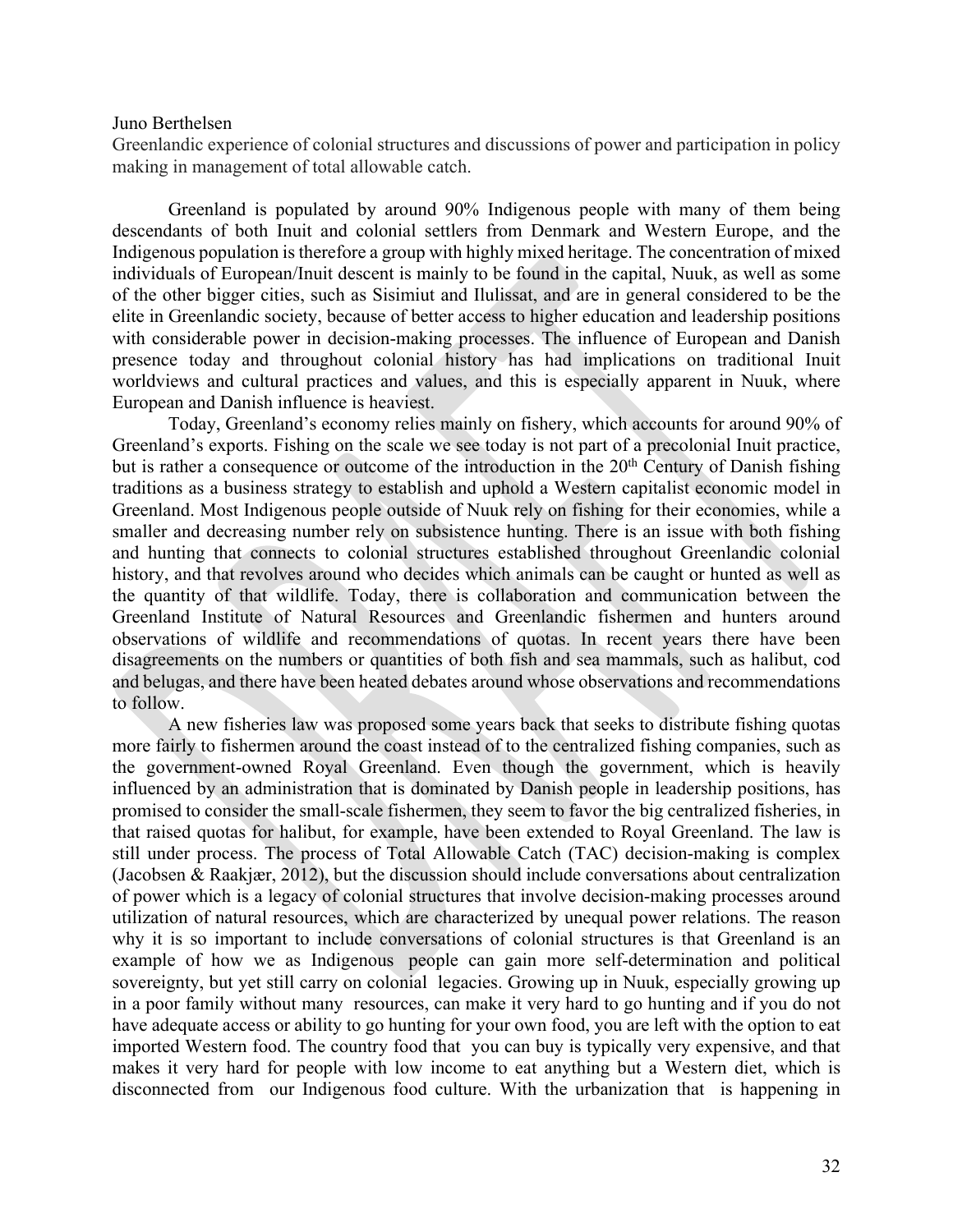Greenland, resulting in the slow depopulation of smaller towns and settlements that keep our Indigenous cultural practices alive such as harvesting country food, it becomes necessary to address different aspects of colonization that spurs that development. A way of dismantling this colonial structure is to keep our Indigenous knowledge relevant and vibrant and that starts with making sure Indigenous people's voices are heard and recognized, which makes knowledge coproduction immensely important.

A positive example of knowledge co-production is seen in the case of Fishermen and hunters in Attu, West Greenland, who have been providing input into the local Natural Resource Council for several years (Nordic Co-operation, 2018). This project documents their observations and wide-ranging knowledge of local nature and feeds it into research aimed at developing new ways of managing living resources, and the observations demonstrate how democratic participation enhances knowledge of the marine environment, improves management and enhances the sense of responsibility for and ownership of nature and the environment. This project won the Nordic Council's Environmental Award in 2018 and has inspired similar projects in Finland and Russia and looks to spread to other countries.

### References:

Jacobsen, R., & Raakjær, J. (2012). A Case of Greenlandic Fisheries Co-Politics: Power and Participation in Total Allowable Catch Policy-Making. *Human Ecology*, *40*(2), 175-184. doi: 10.1007/s10745-012-9458-7

Nordic Co-operation (2018). The Nordic Council Environment Prize 2018 goes to the Natural Resource Council of Attu, West Greenland. https://www.norden.org/en/news/nordic-councilenvironment-prize-2018-goes-natural-resource-council-attu-west-greenland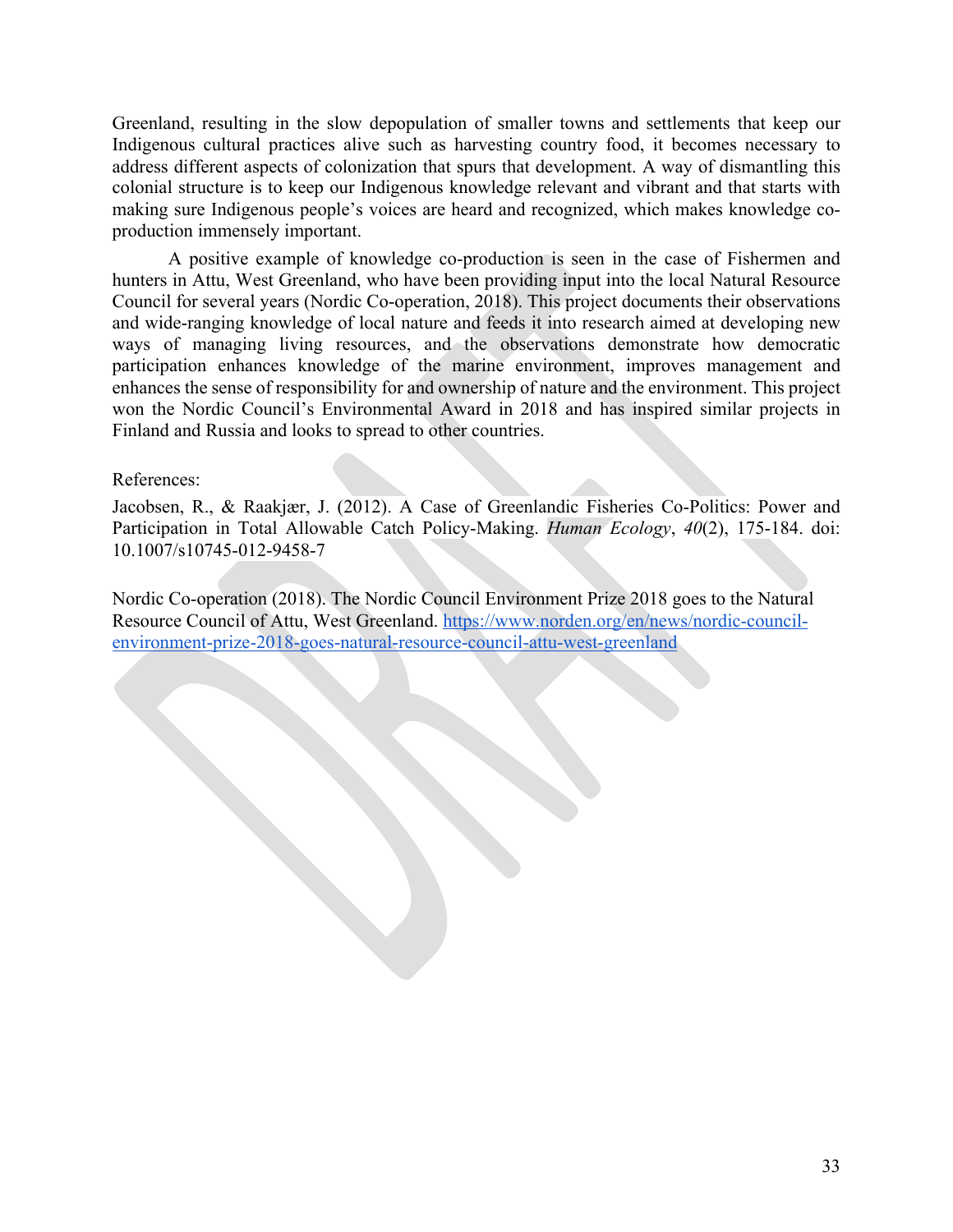## Kaare Sikuaq Erickson Money, Power, and the Co-Production of Knowledge in Arctic Research

As U.S. academic scientists attempt to co-produce knowledge with Indigenous communities in the Arctic on a wide scale, both scientists and Indigenous communities look for past examples of co-production of knowledge as models to learn from. Successful co-production of knowledge between Arctic researchers and Arctic Indigenous peoples is very rare and examples can be hard to find. One example that is commonly referred to as a gold standard model is the coproduction of knowledge between marine wildlife biologists and Inupiat whalers in Utqiaġvik in the late 1970s and early 1980s that resulted in an accurate bowhead whale census that allowed for the hunting of bowhead whales by the Iñupiat of Utqiaġvik. However, when you take a closer look, this example is not a fairytale.

Commercial whaling caused an international decline of whale populations during the  $19<sup>th</sup>$ and 20th centuries. In 1977, the International Whaling Commission (IWC) implemented a ban on Indigenous hunting of bowhead whales in northern Alaska. This ban was based on a bowhead whale census that was conducted by two U.S. federal (NOAA) scientists who camped at the edge of the shore fast ice near Utqiaġvik and counted 1,000 bowhead whales pass them during one spring migration. Local Inupiat whalers knew that the NOAA census was inaccurate and that thousands more bowhead whales passed the scientists either under the ice or out further offshore. Science is based on observations. Indigenous knowledge is based on networks of observations. The IWC and the U.S. Government considered the observations and findings of the two NOAA scientists as "scientifically valid," and they disregarded the local Iñupiat observations and knowledge, which was based on personal observations, the shared observations of others in their knowledge sharing network (community), and the shared observations and lessons passed from generations before them. Essentially it came down to the observations of two individual scientists over one season versus the observations of hundreds of Iñupiat over many seasons.

The bowhead whaling ban could have completely devastated the Iñupiat communities that rely on whaling to survive. However, this was prevented due to one thing: the Iñupiat communities on the North Slope of Alaska were able to pay for their own, more accurate science. The Iñupiat of the North Slope utilized Alaska State law to create the North Slope Borough (NSB) and to tax the Prudhoe Bay oil fields that were established in the 1970s. This tax base allowed for the NSB to hire their own scientists to move to Utqiaġvik and work with the Iñupiat community to conduct a more accurate bowhead whale census that incorporated both Iñupiat knowledge and marine wildlife biology. The new bowhead census showed that the Iñupiat whalers were correct and that the NOAA census underestimated the bowhead population. The IWC lifted the whaling ban and gave the local Iñupiat power over future bowhead whale censuses. The Iñupiat had to pay millions of dollars to hire their own scientists to prove their observations were valid, and they continue to pay for their own marine scientists to maintain the right to harvest bowhead whales.

The production of knowledge depends on who holds the power. By paying for the scientific research out of pocket, the Iñupiat whalers took complete control of the research questions, the research methods, the interpretation of data, and provided this data to relevant entities to utilize in local, national, and international policy-making. In Arctic research, scientists generally hold the power. First, and most importantly, the process in which scientists secure funding is highly competitive and can force scientist to make unrealistic promises to funders and partnering organizations. In addition to controlling the budget, scientists generally control the formation of the research questions and the strict research agenda. The example of the co-production of